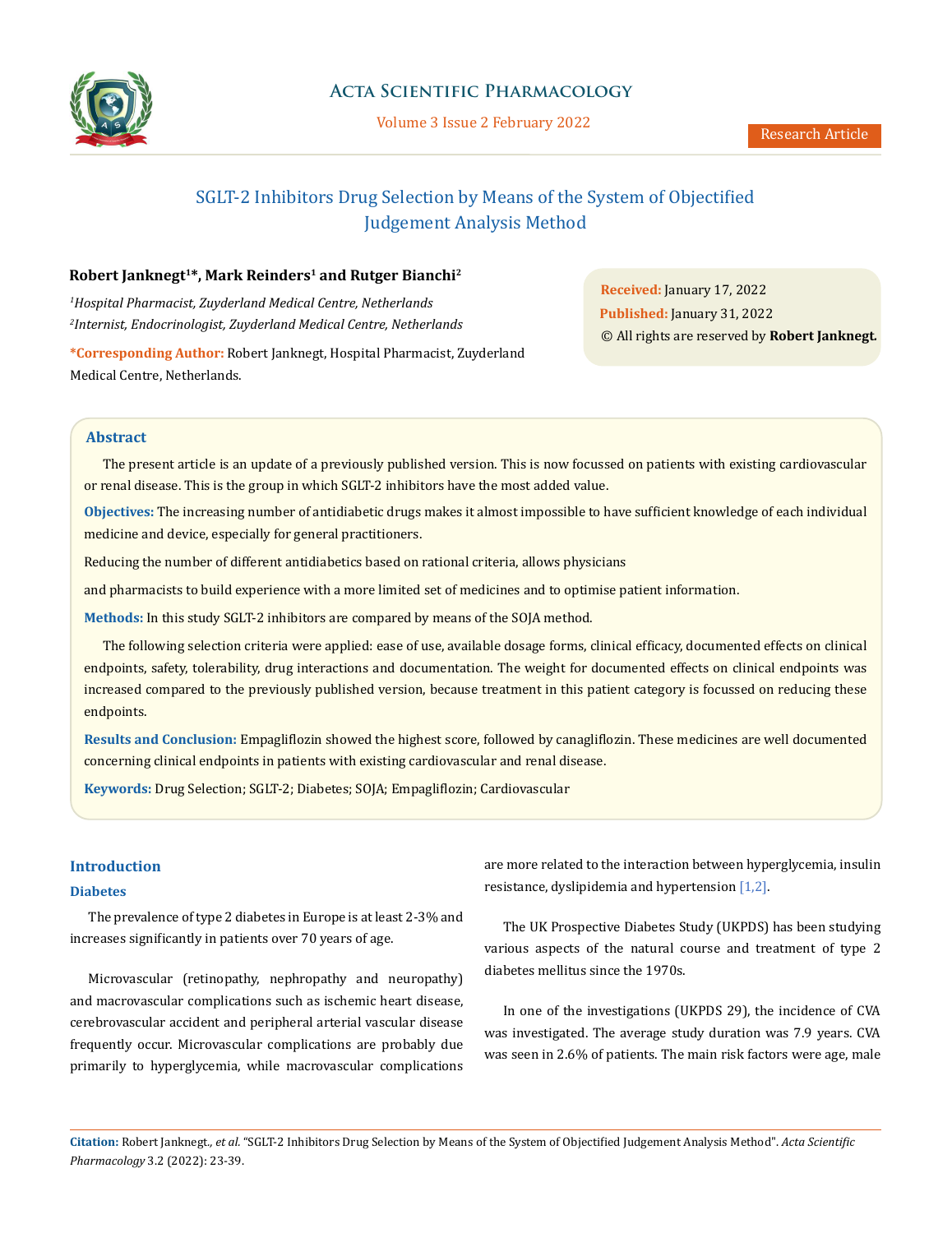sex and hypertension  $[3]$ . The major risk factors for developing coronary heart disease were elevated LDL cholesterol, decreased HDL cholesterol, elevated triglycerides, elevated systolic blood pressure, elevated HbA1c, increased fasting blood glucose and smoking [4].

For the treatment of type 2 diabetes mellitus, a number of oral agents are available with different mechanisms of action: sulfonylurea derivatives and meglitinides (increase of insulin secretion through the pancreas), metformin (primarily inhibition of hepatic glucose production and partially inhibited glucose uptake in peripheral tissues), alpha-glucosidase inhibitors (delayed absorption of intestinal monosaccharides) and thiazolidinediones (reduction of insulin resistance and enhancement of insulin effects on glucose metabolism) [1,2,5-11]. DPP-4 inhibitors, GLP inhibitors and SGLT-2 inhibitors were introduced more recently.

The differences between the various modes of action, side effects, demonstrated effect on clinically relevant endpoints, drug interactions, price and documentation are significant, which necessitates weighted weighing of pros and cons of the various medicines.

Sodium-glucose cotransporter-2 (SGLT2) inhibitors are the newest class of oral antihyperglycemic agents available for the treatment of diabetes mellitus type 2. SGLT2 inhibitors act by reducing renal tubular glucose reabsorption, producing a reduction in blood glucose without stimulating insulin release. Other benefits may include favorable effects on blood pressure and weight.

The recent update of the Dutch NHG standaard stated that this class of medicines is preferred over other classes of oral antidiabetics in patients at high risk of cardiovascular complications, because the positive effects of this class of medicines, expressed as numbers needed to treat during 5 years of treatment not (yet) clinically relevant in patients at low risk of cardiovascular complications [12]. This includes the following patient categories:

This article focuses on drug selection within this class of medicines, using the SOJA method.

The score is restricted to the use of SGLT-2 inhibitors in diabetes type 2 patients at high risk of cardiovascular complications.

| <b>Patients with prior</b><br>cardiovascular<br>disease | Acute coronary syndrome                                      |  |
|---------------------------------------------------------|--------------------------------------------------------------|--|
|                                                         | Angina pectoris                                              |  |
|                                                         | Coronary revascularization                                   |  |
|                                                         | TIA or stroke                                                |  |
|                                                         | Symptomatic aorta-iliofemoral<br>atherosclerosis             |  |
|                                                         | Aorta aneurysm                                               |  |
|                                                         | Intermittent claudication or peripheral<br>revascularisation |  |
|                                                         | Detected atherosclerotic stenosis or<br>ischaemia            |  |
| <b>Patients with</b><br>chronic renal<br>disease        | $eGFR \ge 60$ ml/min/ 1,73 m2 and ACR<br>$> 30$ mg/mmol      |  |
|                                                         | eGFR 45-59 ml/min/ 1,73 m2 and ACR<br>> 3 mg/mmol            |  |
|                                                         | eGFR 10-44 ml/min/ 1,73 m2                                   |  |
| <b>Patients with heart</b><br>failure                   | Left ventricular fraction < 40%                              |  |

 $24$ 

## **Table a**

## **Methodology**

The System of Objectified Judgement Analysis (SOJA) method is a model for rational drug selection. The relevant selection criteria for a certain group of drugs are defined and judged by a panel of experts and each selection criterion is given a relative weight. The more important that a selection criterion is considered, the higher the relative weight that is given to that criterion. The ideal properties for each selection criterion are determined and each drug is scored as a percentage of the score of the ideal drug for all selection criteria. The drugs with the highest total score are most suitable for formulary inclusion [13].

After the authors had weighted the criteria, Medline and the Cochrane database were searched and references from review articles obtained. A request was sent to all companies to submit all articles on their medicine that they considered relevant for the matrix. It was explicitly stated that the project was not supported by any pharmaceutical companies.

The evaluation of criteria in the SOJA method is highly standardised in order to promote unbiased judgement of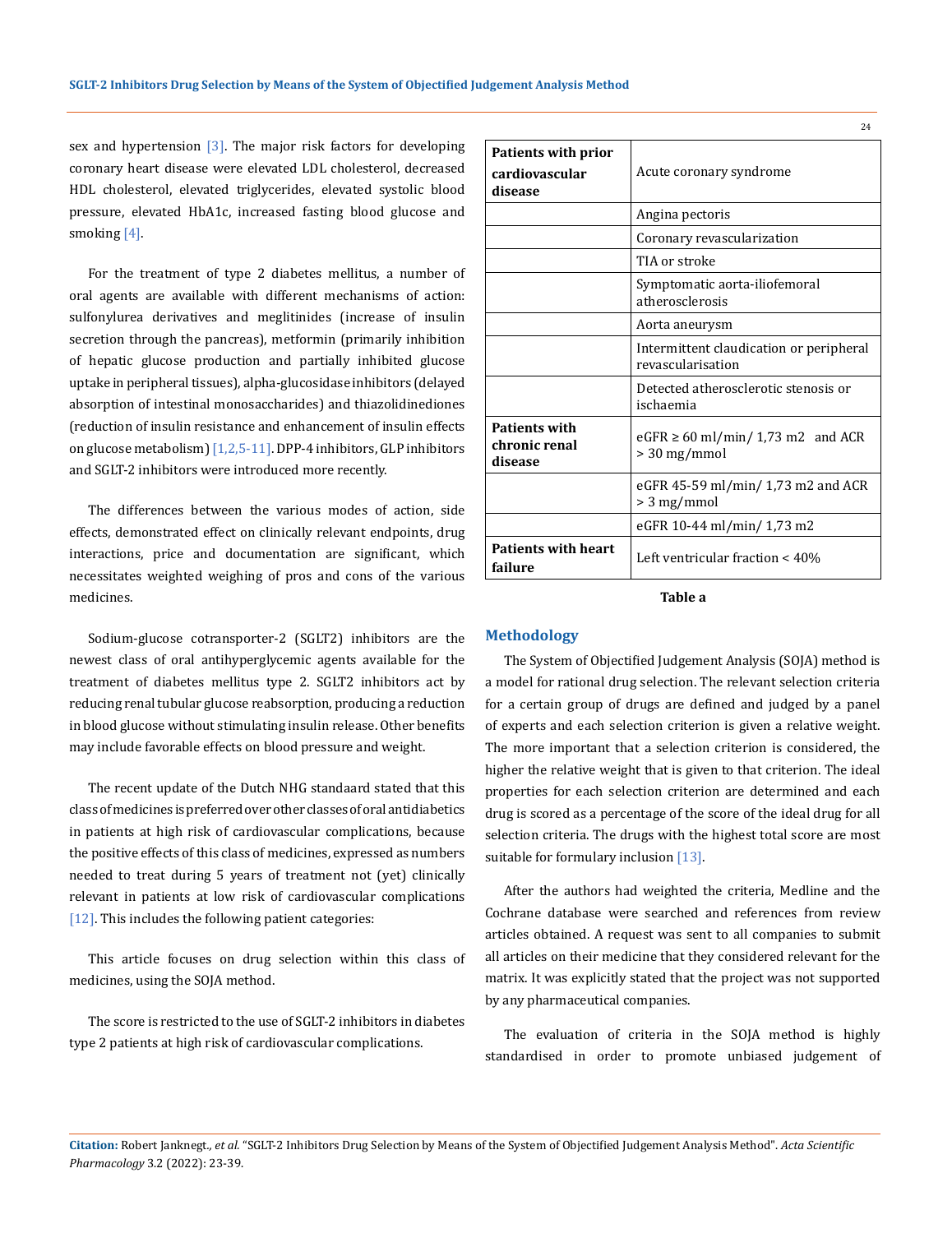drugs from various pharmacotherapeutic categories based on clinically relevant criteria. There will of course always be room for debate whether or not the correct scoring system was used for each criterion and judgement may be arbitrary for most, if not all, criteria. This is the case with any method used to quantify properties of drugs. The SOJA method is intended as a tool for rational drug decision making, forcing clinicians and pharmacists to include all relevant aspects of a certain group of drugs, thereby preventing formulary decisions being based on only one or two criteria. Besides this, possible "hidden criteria" are excluded from the decision-making process. The outcome of this study should be seen as the basis for discussions within formulary committees and not as an absolute truth.

This analysis focuses on the SGLT-2 inhibitors

- canagliflozin (Invokana)
- • dapagliflozin (Forxiga)
- empagliflozin (Jardiance)
- ertugliflozin (Steglatro)

## **Selection criteria**

The following selection criteria are applied

| <b>Criterion</b>                                       | Relative weight |
|--------------------------------------------------------|-----------------|
| Ease of use                                            | 50              |
| Available dosage forms                                 | 50              |
| Efficacy                                               | 100             |
| Documented effects on<br>clinically relevant endpoints | 400             |
| Safety                                                 | 200             |
| Tolerability                                           | 100             |
| Interactions                                           | 50              |
| Documentation                                          | 50              |
| Total                                                  | 1000            |

**Table b**

## **Ease of use**

This criterion contains 2 subcriteria

Dosage frequency - 80%

Applicability in renal function impairment - 20%

### **Dosage frequency**

Dosage frequency plays an important role in patient compliance. Compliance is not usually a problem in patients taking the drugs once or twice daily but decreases considerably in the event that 3-4 dosages are to be taken daily. The method of evaluation of this criterion corresponded with that of all of the other SOJA scores:

| <b>Score</b> |
|--------------|
| 100%         |
| 90%          |
| 80%          |
| 60%          |
| 40%          |
| 10%          |
|              |

**Table c**

Applicability in renal function impairment

This was scored as follows

|                                                                           | <b>Score</b> |
|---------------------------------------------------------------------------|--------------|
| No need to stop existing treatment in<br>case of decreased renal function | 100%         |
| Stopping at eGFR < 30 ml/min                                              | 75%          |
| Stopping at $eGFR < 45$ ml/min                                            | 50%          |
| Stopping at eGFR < 60 ml/min                                              | 25%          |
| Contra-indicated                                                          | $0\%$        |

**Table d**

#### **Applicability**

Availability of different forms of administration This was scored as follows

|                                                                         | <b>Score</b> |
|-------------------------------------------------------------------------|--------------|
| One strength only                                                       | 20%          |
| Two or more strengths                                                   | 40%          |
| Combination tablet with one other class of antidiabetics                | $+20%$       |
| Combination tablet with two other classes of<br>antidiabetics           | $+40%$       |
| Combination tablet with three or more other classes of<br>antidiabetics | $+60%$       |

## **Table e**

### **Clinical Efficacy**

Clinical efficacy is normally a very important selection criterion for each group of drugs. The relative efficacy of the various (classes

**Citation:** Robert Janknegt*., et al.* "SGLT-2 Inhibitors Drug Selection by Means of the System of Objectified Judgement Analysis Method". *Acta Scientific Pharmacology* 3.2 (2022): 23-39.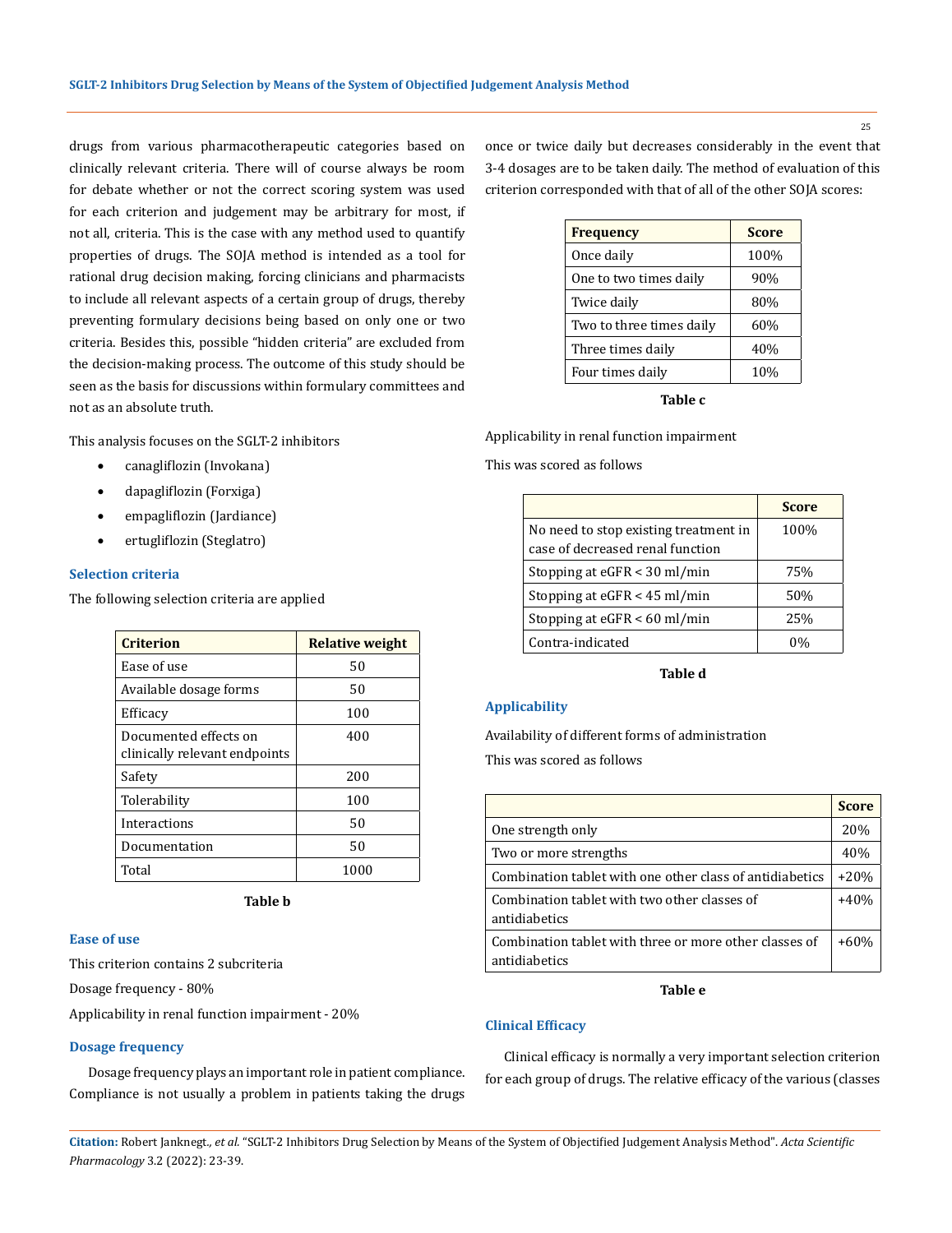of) medicines used for maintenance treatment of diabetes mellitus was determined using (preferably double-blind) randomised comparative studies between these drugs in the first instance.

If these studies were not available, results from randomised placebo-controlled studies or (double-blind or open-label) studies with other medicines included in this analysis were also taken into consideration.

There is a large number of placebo controlled and directly comparative clinical trials conducted with SGLT-2 inhibitors. (References available on request from the authors.

Intensive treatment of type 2 diabetes mellitus, regardless of the chosen agent, leads to a significant improvement of "surrogate markers" such as HbA1c [14].

#### **Glycemic control (HbA1c, fasting glucose levels)**

HbA1c is an important "marker" for the risk of microvascular complications. In this article HbA1c is expressed as %. HbA1c is also expressed as mmol/mol. Seven % equals 53 mmol/mol, and every % point counts for 11 mmol/mol, so 8% equals 64 mmol/ mol and so on. The maintenance of HbA1c below 7% was found to be associated with a reduced incidence of microvascular complications, whereas they occur more frequently at HbA1c values above  $10\%$  [15,16]. In an analysis of the effects of HbA1c on the incidence of diabetes complications, UKPDS 35), every 1% reduction in HbA1c showed a 21% reduction in total diabetes complications, 21% diabetes-related mortality, 14% reduction of myocardial infarction and 37% of microvascular complications [17]. In the UKPDS 47 study, a relationship was found between HbA1c (< 6.3 or > 7.6%) and fatal or non-fatal myocardial infarction, but not with CVA  $[18]$ . In the more recent UKPDS 66 study, a relationship between HbA1c and the subsequent occurrence of fatal myocardial infarction or fatal CVA  $[19]$  was found.

Determining HbA1c is a better "parameter" for chronic blood glucose control than the fasting blood glucose measurements, which are snapshots [20].

It is important that the results of direct comparisons between two or more agents are used in the analysis of the effects of the blood glucose lowering agents. The results of placebo-controlled research cannot be used to make statements about the mutual effectiveness of the various medicines. The effects on HbA1c depend on the baseline HbA1c (higher reduction at higher baseline) and the history of the use of blood glucose lowering agents prior to the study (stronger reduction in "naive" patients) [1,2,21,22].

## **Effects on insulin resistance**

Type 2 diabetes mellitus is a heterogeneous condition characterized by abnormalities in the beta cells of the pancreas and in peripheral tissues, such as skeletal muscle and fat tissue. At least three metabolic disorders play a role in the development of hyperglycemia in patients with type 2 diabetes mellitus: decreased insulin secretion in response to glucose, increased glucose production in the liver and a reduced insulin-dependent glucose uptake in peripheral tissues [23-26]. The last two abnormalities are defined as insulin resistance. Insulin resistance can be treated by enhancing insulin activity, increasing glucose consumption in peripheral tissues, reducing gluconeogenesis and glycogenolysis in the liver and reducing lipolysis in the fat cells. Insulin resistance occurs in the first phase of the disease and can contribute to the progression of the disease and depletion of the beta cells. Insight into the importance of insulin resistance and insulin resistance syndrome (dyslipidemia, increased chance of intravenous clotting, endothelial dysfunction and hypertension) has grown [1,23,27] in recent years, and insulin resistance is now believed to play a central role in developing Name macrovascular complications of type 2 diabetes mellitus. Medicines that can reduce insulin resistance work, to some extent, causal [23,24].

Of these effects only effects on HbA1c (70% of relative weight) and insulin resistance (30% of relative weight) were scored

## **Documented effects of clinically relevant endpoints**

The following effects were taken into consideration

Effect on macrovascular complications (myocardial infarction, stroke, peripheral vascular disease or acute death). A distinction was made between cardiovascular morbidity and mortality and in the effects in the study population and the population of patients with existing CV disease.

Effects on microvascular complications (neuropathy, retinopathy, nephropathy)

**Citation:** Robert Janknegt*., et al.* "SGLT-2 Inhibitors Drug Selection by Means of the System of Objectified Judgement Analysis Method". *Acta Scientific Pharmacology* 3.2 (2022): 23-39.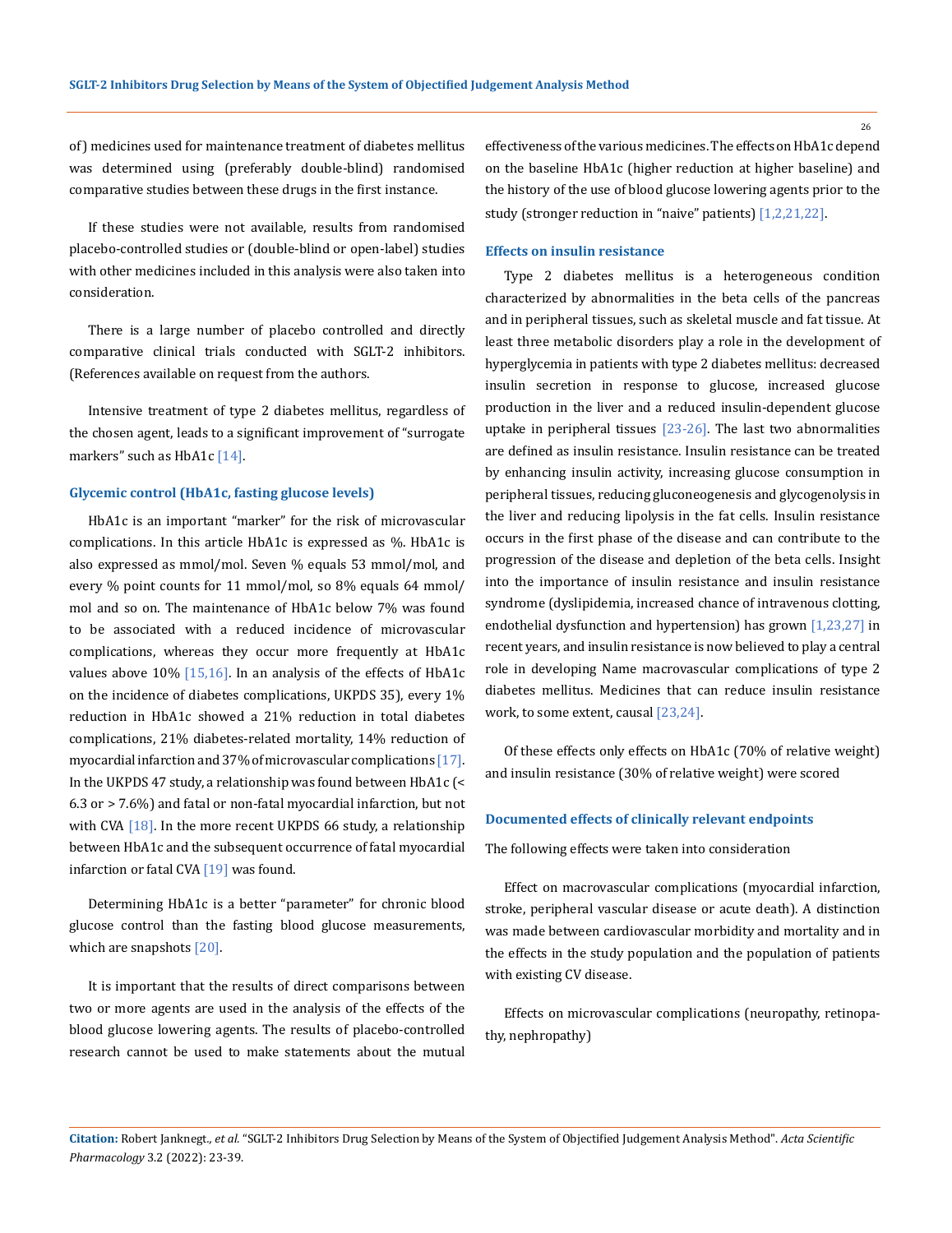|                       | <b>Max score</b> |
|-----------------------|------------------|
| Macrovascular effects | 70%              |
| Microvascular effects | 30%              |

| ''<br>L<br>×<br>٠ |  |
|-------------------|--|
|-------------------|--|

This was scored as follows

| <b>Macrovascular complications</b>             |       |       |     |  |
|------------------------------------------------|-------|-------|-----|--|
| $HHF*$<br><b>Morbidity</b><br><b>Mortality</b> |       |       |     |  |
| Study population                               | 12.5% | 12.5% | 10% |  |
| Patients with existing<br>CV disease           | 25%   | 25%   | 20% |  |
| Max score                                      | 25%   | 25%   | 20% |  |

**Table g** \*Hospitalised Heart Failure

Microvascular effects were scored as follows:

Neuropathy - 5%

Retinopathy - 5%

Nephropathy - 20%

#### **Safety**

Rare, dangerous side effects

The extent and the severity of adverse effects is another important selection criterion for drugs. A distinction was made between "minor" side effects, such as gastrointestinal disturbances or skin reactions, occurring in clinical trials (scored under tolerability) and severe or even life-threatening adverse reactions observed with large scale use of the drugs.

#### **Tolerability**

The extent and the severity of adverse effects is another important selection criterion for drugs. A distinction was made between "minor" side effects, such as gastrointestinal disturbances or skin reactions, occurring in clinical trials and severe or even lifethreatening adverse reactions observed with large scale use of the drugs (scored under safety). The evaluation of the "minor" adverse effects was based on results of double blind comparative clinical studies.

## **Drug Interactions**

This criterion is of importance in formulary decision making as the majority of patients treated with diabetes will take other medications as well. Drug interactions may result in an increased

or reduced clinical efficacy of the antidiabetic medicine in question or in a reduction of the clinical efficacy of the other drug, with which the interaction occurs. Interactions may also give rise to increased toxicity of one or both compounds. The more frequent these interactions occur and the more serious the consequences are, the lower the score for the drug in question.

## **Documentation**

The first two sub criteria are indicative of the overall clinical documentation of the drugs in randomised controlled clinical studies. A large number of clinical studies and a large number of patients included in these studies leave no doubt about the clinical efficacy and safety of this drug in the studied population. The latter two criteria are indicative of the overall clinical experience with the drug. These sub criteria may introduce a bias to the advantage of older drugs, but this is done intentionally. The safety of a newly introduced drug cannot be guaranteed from the results of clinical studies, in which only a relatively small number of patients were included and most patients at risk for the development of adverse reactions (eg patients with diminished renal function) were excluded. Both the number of patients that has been treated on a worldwide basis and the period that a certain drug has been available are of importance, as it may take time until adverse reactions occur.

The method of evaluation of this criterion was identical to that of all of the other SOJA scores. The score includes the following aspects

- The number of comparative studies: 25%
- The number of patients in these studies: 25%
- The number of years on the market: 25%
- The number of patient days worldwide: 25%

### **The number of comparative studies**

Five percent of the maximum score was assigned for each study of a specific drug. As a result, the score for 20 studies is 100%.

## **The number of patients in these studies**

For every 10 patients participating in these studies 1% of the maximum score was assigned. As a result, the score for 1000 patients is 100%.

#### **The number of years on the market**

Every year a certain drug has been on the market represents 10% of the score. If a drug has been on the market for at least 10 years, the score is 100%.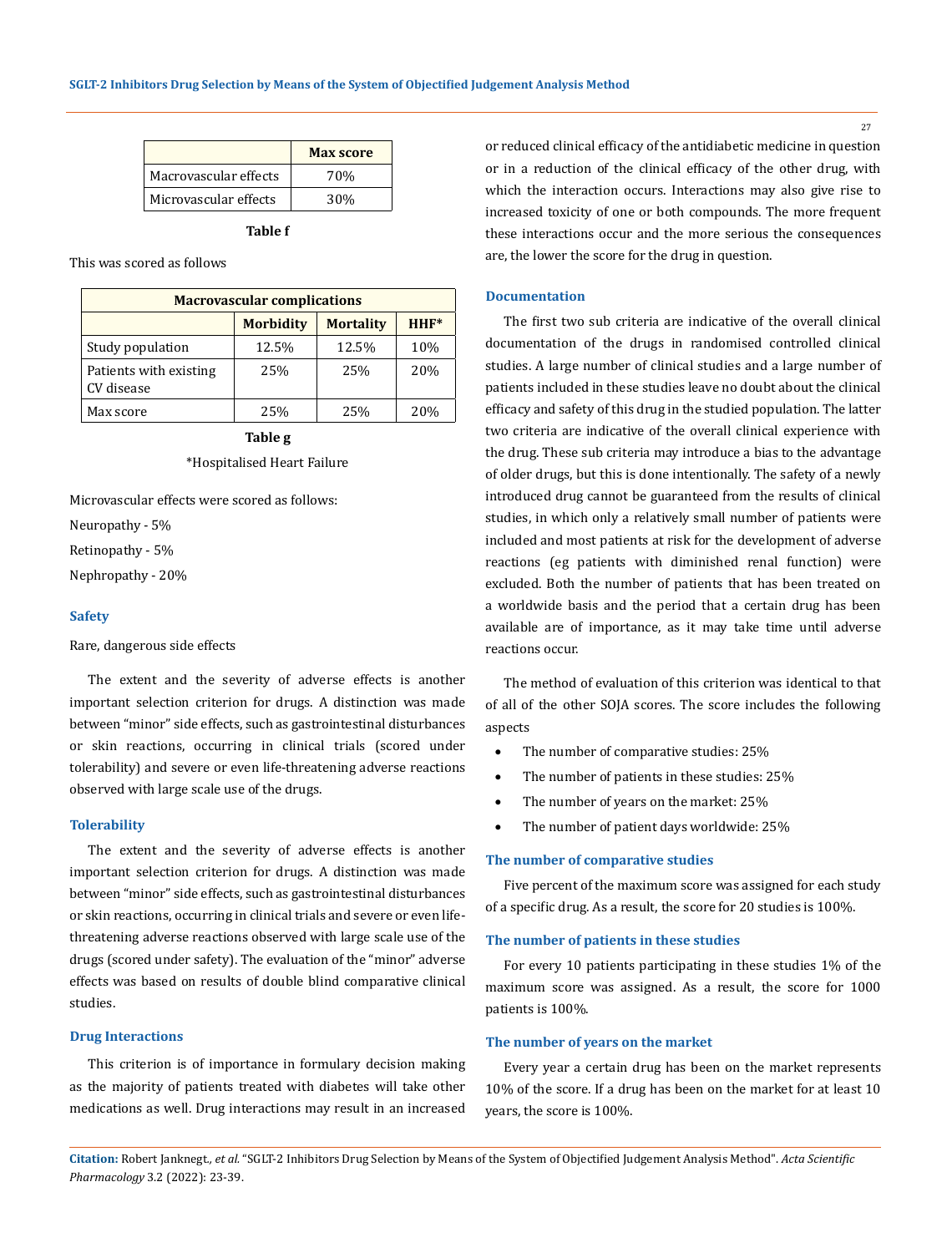#### **Number of patient days worldwide**

Everyone million patient days of experience represents 1% of the score. If the number of patient days of experience exceeds 100 million, the score is 100%.

## **Results**

**Ease of use**

## **Dosage frequency**

The score for dosage frequency is expressed below

|               | <b>Dosage</b><br>frequency | <b>Score</b> | Renal<br>function | <b>Score</b> |      |
|---------------|----------------------------|--------------|-------------------|--------------|------|
| Canagliflozin | 1 x daily                  | 80%          | Not.<br>needed    | 20%          | 100% |
| Dapagliflozin | 1 x daily                  | 80%          | $< 25$ ml/<br>min | 15%          | 95%  |
| Empagliflozin | 1 x daily                  | 80%          | $< 30$ ml/<br>min | 15%          | 95%  |
| Ertugliflozin | 1 x daily                  | 80%          | $<$ 45 ml/<br>min | 10%          | 90%  |

**Table h**

### **User-friendly dosage forms**

No user-friendly dosage forms, such as liquid or dispersible formulations are available for any compound.

## **Food intake**

All medicines can be combined with food. In order to achieve optimal therapeutic efficacy, the intake is recommended just before or during the meal.

## **Applicability**

Availability of different forms of administration This resulted in the following score (Table i)

The combination of sitagliptin and ertugliflozin is available on the market but is not reimbursed by health insurance companies in the Netherlands.

## **Clinical efficacy**

It should be stressed that patient education is an important aspect of the treatment of diabetes mellitus type 2: losing weight (by diet and exercise) is very important in reducing insulin resistance.

|               | <b>Strengths</b> | <b>Subscore</b><br>$(max 40\%)$ | <b>Combination with</b><br>other antidiabetics | <b>Subscore</b><br>$(max 60\%)$ | <b>Total</b><br><b>Score</b> |
|---------------|------------------|---------------------------------|------------------------------------------------|---------------------------------|------------------------------|
| Canagliflozin | 100 mg, 300 mg   | 40%                             | Metformin                                      | 20%                             | 60%                          |
| Dapagliflozin | 5 mg, 10 mg      | 40%                             | Metformin                                      | 20%                             | 60%                          |
| Empagliflozin | 10 mg, $25$ mg,  | 40%                             | Metformin                                      | 20%                             | 60%                          |
| Ertugliflozin | $5$ mg, $10$ mg  | 40%                             | Metformin Sitagliptin                          | 40%                             | 80%                          |

## **Table i**

A large number of placebo controlled and directly comparative clinical trials with other oral antidiabetics have been conducted with SGLT-2 inhibitors [E14-E123].

### **Effects on HbA1c**

One meta-analysis studied the effects of SGLT-s inhibitors on HbA1c. The mean decrease was 0.69% compared with placebo, with canagliflozin showing the highest decrease (0.85%). The evidence was considered to be low quality, because of variability and evidence of publication bias  $[28]$ . Another meta-analysis also showed a slightly higher effect (difference 0.10-0.20%) on HbA1c for canagliflozin compared to dapagliflozin and empagliflozin  $[29]$ .

Another meta-analysis compared studies with ertugliflozin to other SGLT-2 inhibitors. The high dose of ertugliflozin (15 mg) was significantly (but slightly) more effective concerning effects on HbA1c than dapagliflozin 10 mg or empagliflozin 25 mg [30].

Empagliflozin showed comparable effect on HbA1c, with a mean decrease of 0.62% compared to placebo in a meta-analysis of 15 randomised studies [31]. Another meta-analysis showed a HbA1c decrease of 0.57% for 10 mg and 0.65% for 25 mg empagliflozin. Empagliflozin 10 mg was as effective as linagliptin, sitagliptin and glimepiride in direct comparative studies, whereas the 25 mg was significantly more effective than these pooled comparators, with a 0.13% stronger reduction in HbA1c [32].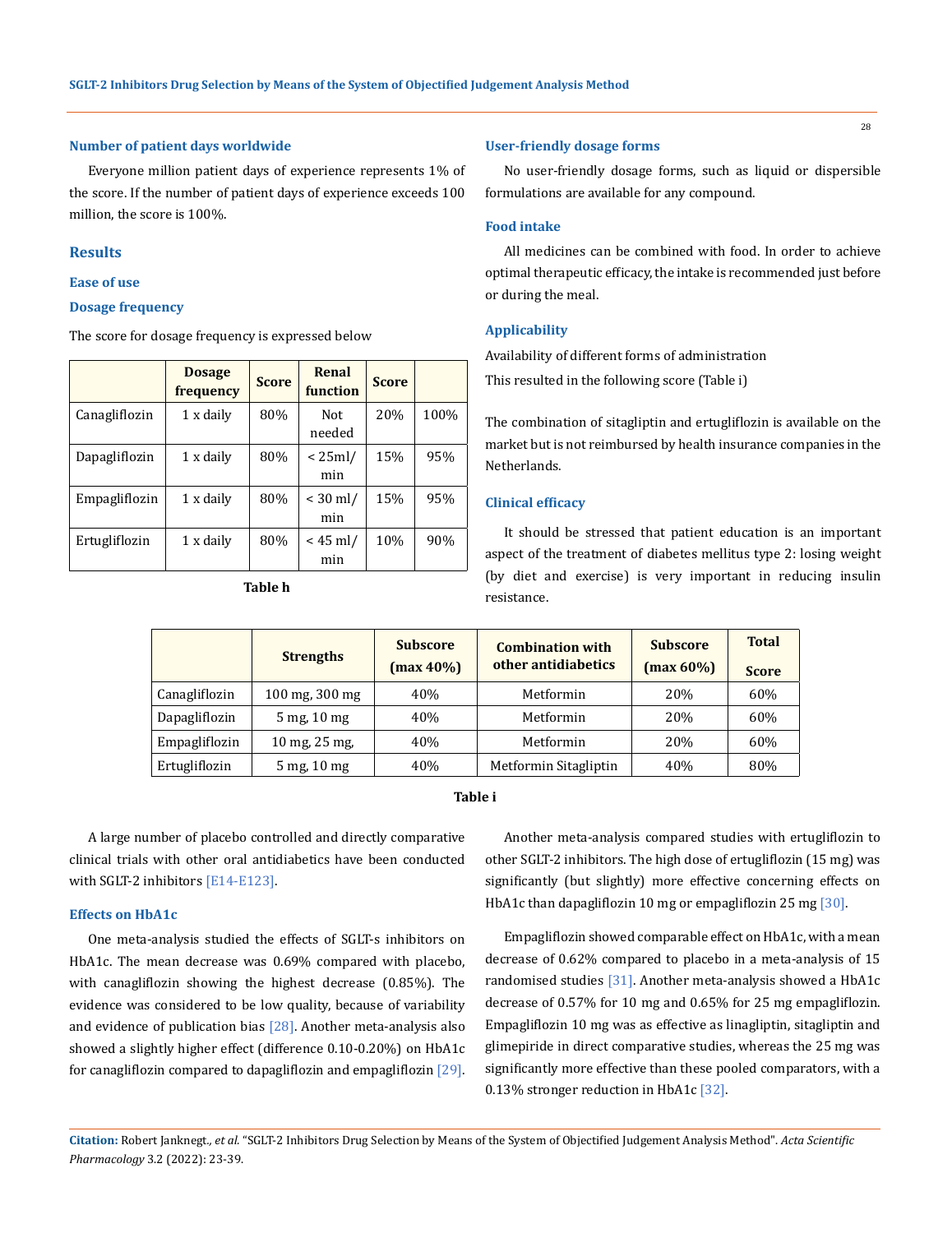DPP4 inhibitors and SGLT-2 inhibitors showed similar effects on HbA1c when added to metformin plus sulfonylurea [33].

A meta-analysis showed that DPP4 inhibitors, SGLT-2 inhibitors, thiazolidinediones and sulfonylurea resulted in similar HbA1c reduction when added to metformin, ranging from 0.5 to 1.0% in various studies [34].

## **Insulin sensitivity**

Few studies have been published regarding the effects of SGLT-2 inhibitors on insulin sensitivity. A positive effect on insulin sensitivity was seen in 2 clinical studies [35,36]. A positive effect is to be expected because of the weight loss induced by SGLT-2 inhibitors [37,51].

|               | HbA1c | <b>Insulin Resistance</b> | <b>Score</b> |
|---------------|-------|---------------------------|--------------|
| Max score     | 70%   | 30%                       | 100%         |
| Canagliflozin | 35%   | 20%                       | 55%          |
| Dapagliflozin | 35%   | 20%                       | 55%          |
| Empagliflozin | 35%   | 20%                       | 55%          |
| Ertugliflozin | 35%   | 20%                       | 55%          |

This was scored as follows:

#### **Table j**

#### **Other effects**

#### **Effects on lipids profile**

Dyslipidemia occurs in 40-50% of patients with type 2 diabetes mellitus. The main features are elevated triglycerides, decreased HDL and normal to slightly elevated LDL cholesterol [52,53]. The UKPDS 66 study showed no relationship between the LDL/HDL ratio and the subsequent occurrence of fatal myocardial infarction or fatal CVA [12]. In the UKPDS 59 study, a relationship was found between HDL cholesterol and the occurrence of peripheral vascular disease. Any reduction of HDL with 0.1 mmol/l showed an increase of 22% risk [54].

The 10-year risk of coronary heart disease was 21% in patients with diabetes mellitus type 2 [55].

A beneficial effect on the lipid spectrum of blood glucose lowering agents is important, but in practice the vast majority of patients will need a statin to achieve optimal lipid control.

There is still no clarity about the relevance of these observations. There are no indications for relevant differences between the various compounds regarding effects on lipids.

#### **SGLT-2 inhibitors**

SGLT-2 inhibitors showed limited effects on cholesterol metabolism in clinical studies [40,42,50,56-60].

## **Effects on blood pressure**

SGLT-2 inhibitors resulted in a decrease in systolic and diastolic blood pressure in a range of clinical and database studies [61-76]. There are no indications for relevant differences between the various compounds regarding effects on blood pressure.

#### **Documented effects of clinically relevant endpoints**

Both diabetes and high age are important risk factors for death to cardiovascular complications. Coronary heart disease is the major cause of death in type 2 diabetes patients [55]. The cardiovascular risk profile of diabetes patients is similar to that of non-diabetes individuals who are 15 years of age [77].

It is always checked whether it has been demonstrated that a significant reduction in morbidity or mortality relative to placebo or other drugs is achieved. If this is demonstrated, the size of the effect is also included in the score. In addition, it is included in the score whether it is an effect in an overall diabetes population or in a specific group, such as primary and secondary treatment, obesity, etc.

The relationship between blood glucose control and effect on macrovascular complications is complex. In a systematic review, a decreased incidence was found of non-fatal heart disease, RR 0.80 as well as the overall incidence of cardiovascular complications, RR 0.90 for intensive control over standard treatment, but not for the other endpoints, such as CVA or Cardiovascular mortality [78].

SGLT-2 inhibitors. The primary purpose of the cardiovascular safety studies is to demonstrate that the SGLT2 inhibitors are non-inferior to placebo in terms of cardiovascular morbidity and mortality. Non-inferiority means that the SGLT2 inhibitor does not cause more cardiovascular morbidity and mortality than placebo. In case the SGLT2 inhibitor was non-inferior to placebo, researchers checked whether the substance is superior. This should be included prospectively in the study protocols. Superior in this case means that the SGLT2 inhibitor causes less cardiovascular morbidity and mortality than placebo. All studies were conducted in patients at high risk for cardiovascular morbidity and mortality.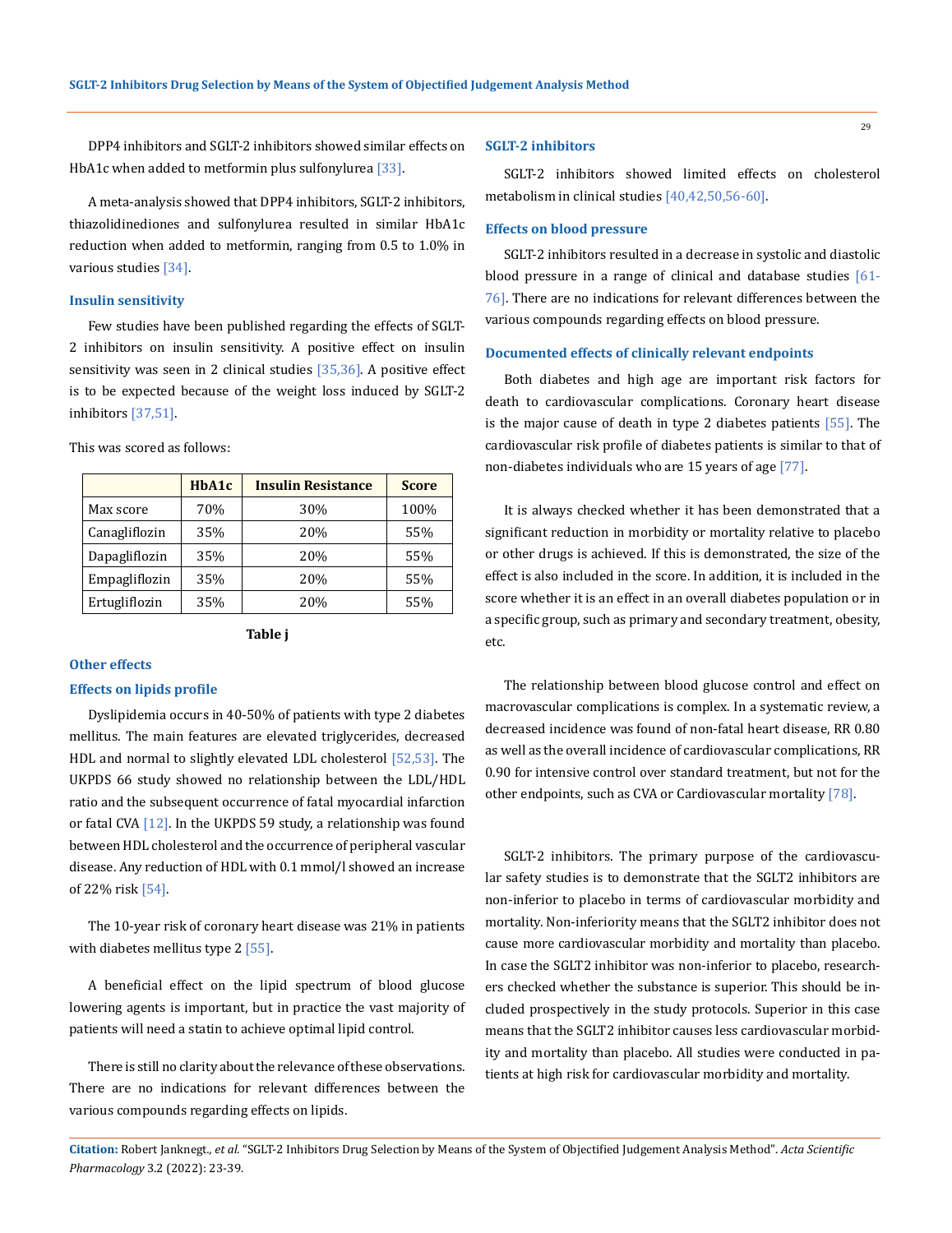10,142 patients participated in the CANVAS and CANVAS-R study with canagliflozin. Patients had a history of cardiovascular disease or at least 2 risk factors for cardiovascular disease. The median duration of follow-up was 2.4 years [79]. The DECLARE-TIMI 53 study on dapagliflozin involved 17,160 patients. The patients had an atherosclerotic disorder in the history, or multiple risk factors for atherosclerotic disorders. The median follow-up was 4.2 years [80].7,020 patients participated in the EMPA-REG OUTCOME study on empagliflozin. The patients had a history of cardiovascular disease. The median duration of follow-up was 3.1 years [81].8246 patients participated in the Vertis CV trial with ertugliflozin. The patients had diabetes and atherosclerotic cardiovascular disease. The median duration of follow-up was 3.5 years [82].

The SGLT2 inhibitors studied were non-inferior to placebo and therefore cardiovascular safe. Canagliflozin and empagliflozin were also superior to placebo. These medicines caused less cardiovascular morbidity and mortality than placebo.

### **Canagliflozin**

The effects of canagliflozin were investigated in the Canvas program, integrating data from two trials with over 10,000 patients with diabetes and high cardiovascular risk. The primary endpoint was death from cardiovascular causes, nonfatal myocardial infarction or nonfatal stroke. This endpoint occurred in 26.9 patients per 1,000 patient years with canagliflozin and in 31.5 patients per 1,000 patient years with placebo. The difference was statistically significant: HR = 0.86; 95% CI = 0.75 to 0.97. There was no significant reduction on any individual components of the primary endpoint, any hospitalization, hospitalisation due to heart failure [79].

## **The NNT was 224 for 2.4 years [79].**

Although the primary endpoint occurred less frequently with canagliflozin, no significant reduction of cardiovascular mortality (HR 0.87, 95% CI 0.72-1.06) or death from any cause was observed (HR 0.89, 95% CI 0.74-1.01) [79]. Dapagliflozin The DECLARE-TIMI 53 study on dapagliflozin had 2 primary end points. The primary safety outcome was a composite of major adverse cardiovascular events (MACE), defined as cardiovascular death, non-fatal myocardial infarction, or ischemic stroke. The primary efficacy outcomes were MACE and a composite of cardiovascular death or hospitalization for heart failure. Secondary efficacy outcomes were a renal composite (≥ 40% decrease in estimated glomerular filtration rate to < 60 ml per minute per 1.73 m2 of body-surface area, new end-stage renal disease, or death from renal or cardiovascular causes) and death from any cause. Dapagliflozin showed non-inferiority compared to placebo, but superiority could not be demonstrated. This first endpoint occurred in 8.8% of patients with dapagliflozin and 9.5% of patients with placebo. The difference was not statistically significant: HR = 0.93; 95% CI = 0.84 to 1.03 [80].

The second primary endpoint was a combination of cardiovascular death and hospital admissions due to heart failure. This endpoint occurred in 4.9% of patients with dapagliflozin and 5.8% of patients with placebo. The difference was statistically significant: HR =  $0.83$ ;  $95\%$  CI =  $0.73$  to 0.95. The significance was due to the effect on hospital admissions due to heart failure 2.5% vs 3.2%). The cardiovascular mortality was not significantly different (2.9% in both groups) [80].

The DAPA-HF study investigated the effects of dapagliflozin 10 mg once daily and placebo in 4744 patients with New York Heart Association class II, III, or IV heart failure and an ejection fraction of 40% or less to receive either dapagliflozin (at a dose of 10 mg once daily) or placebo, in addition to recommended therapy. The primary outcome was a composite of worsening heart failure (hospitalization or an urgent visit resulting in intravenous therapy for heart failure) or cardiovascular death. Over a median of 18.2 months, the primary outcome occurred in 16.3% of patients (16.3%) in the dapagliflozin group and in 21.2%) in the placebo group (HR 0.74; 95% CI, 0.65 to 0.85; P < 0.001). A first worsening heart failure event occurred in 10.0% of patients in the dapagliflozin group and in 13.7% of patients in the placebo group (HR, 0.70; 95% CI, 0.59 to 0.83). Death from cardiovascular causes occurred in 9.6% and 11.5% of patients, respectively (HR 0.82; 95% CI, 0.69 to 0.98); and death from any course was seen in 11.6% and 13.9%), respectively (HR, 0.83; 95% CI 0.71 to 0.97) [83].

In an analysis of the DAPA-HF study effects on heart failure in patients with diabetes were similar to those in patients without diabetes [84].

#### **Empagliflozin**

The effects of empagliflozin on cardiovascular morbidity and mortality were investigated in the double-blind Empa-reg Outcome study. The study involved over 7,000 patients, with a median

**Citation:** Robert Janknegt*., et al.* "SGLT-2 Inhibitors Drug Selection by Means of the System of Objectified Judgement Analysis Method". *Acta Scientific Pharmacology* 3.2 (2022): 23-39.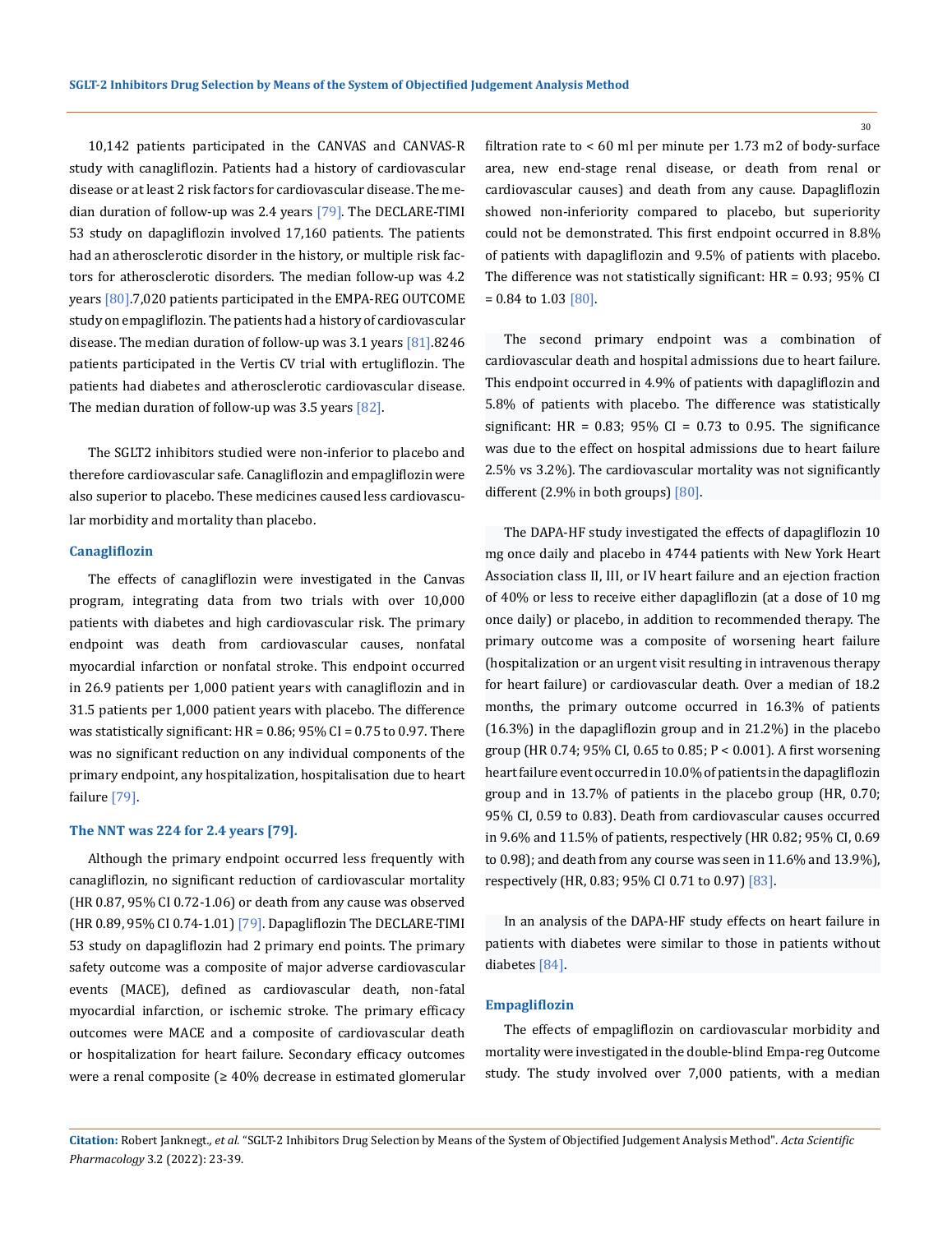observation time of 3.1 years. The primary composite endpoint was death from cardiovascular causes, nonfatal myocardial infarction, or nonfatal stroke. The primary endpoint was observed in 10.5% of patients treated with empagliflozin and in 12.1% in the placebo group (HR 0.86, 95% CI 0.74 - 0.99). The incidence of death from cardiovascular causes and all-cause mortality was significantly lower for empagliflozin: 2.7% vs 4.1%, (38% relative risk reduction) and 5.7% and 8.3% (32% relative risk reduction). The incidence of hospitalisation for heart failure was significantly lower for empagliflozin: 2.7% vs 4.1%, 35% relative risk reduction [81].

### **The NNT was 63 for 3.1 years [81].**

A meta-analysis (based on the above studies) confirmed the positive effects of SGLT-2 inhibitors on cardiovascular endpoints [85].

One meta-analysis (including data from the above study) confirmed positive effects on MACE [86].

No positive effects on the incidence of cerebrovascular events were observed in the Empa-reg Outcome study [87]. A significant reduction of heart failure was observed for empagliflozin compared to placebo  $[88]$ . This was confirmed in another study  $[89]$ .

The emperor reduced trial assigned 3730 patients with class II-IV heart failure and an ejection fraction of 40% or less to receive empagliflozin (10 mg once daily) or placebo, in addition to recommended therapy. The primary outcome was a composite of cardiovascular death or hospitalization for worsening heart failure.

During a median of 16 months, a primary outcome event occurred in 19.4% of patients in the empagliflozin group and in 24.7% of patients in the placebo group (HR 0.75; 95% CI 0.65 to 0.86;  $P < 0.001$ ). The effect of empagliflozin on the primary outcome was consistent in patients regardless of the presence or absence of diabetes. The total number of hospitalizations for heart failure was lower in the empagliflozin group than in the placebo group (HR, 0.70; 95% CI, 0.58 to 0.85;  $P < 0.001$ ) [89].

It should be noted that the cost of prevention of one serious cardiovascular event with canagliflozin or empagliflozin is high (about 80,000 euro per event)  $[90]$  and that the results are only valid in high risk patients. The cost of preventing one event in a more general diabetes type 2 population would be considerably higher than that.

#### **Ertugliflozin**

In the Vertis CV trial, patients with type 2 diabetes and atherosclerotic cardiovascular disease were randomized to receive 5 mg or 15 mg of ertugliflozin or placebo once daily. With the data from the two ertugliflozin dose groups pooled for analysis, the primary objective was to show the noninferiority of ertugliflozin to placebo with respect to the primary outcome, major adverse cardiovascular events (a composite of death from cardiovascular causes, nonfatal myocardial infarction, or nonfatal stroke). The first key secondary outcome was a composite of death from cardiovascular causes or hospitalization for heart failure.

A total of 8246 patients underwent randomization and were followed for a mean of 3.5 years. Among 8238 patients who received at least one dose of ertugliflozin or placebo, a major adverse cardiovascular event occurred in 11.9% of patients in the ertugliflozin group and in 11.9% in the placebo group as well (hazard ratio, 0.97; 95.6% confidence interval [CI], 0.85 to 1.11; P < 0.001 for noninferiority). Death from cardiovascular causes or hospitalization for heart failure occurred in 8.1% in the ertugliflozin group versus 9.1% in the placebo group (hazard ratio, 0.88; 95.8% CI,0.75 to 1.03; P = 0.11 for superiority). The hazard ratio for death from cardiovascular causes was 0.92 (95.8% CI, 0.77 to 1.11), and the hazard ratio for death from renal causes, renal replacement therapy, or doubling of the serum creatinine level was 0.81 (95.8% CI, 0.63 to 1.04). Amputations were performed in 2.0% who received the 5-mg dose of ertugliflozin and in 2.1% who received the 15-mg dose, as compared with 45 patients 1.6% who received placebo [82]. Ertugliflozin reduced the risk for first and total hospitalization for heart failure and total hospitalization for heart failure/CV death [82A].

#### **Observational studies**

The observational CVD-Real Nordic study investigated the effects of SGLT-2 inhibitors (94% dapagliflozin) compared SGLT-2 inhibitors with DPP-4 inhibitors regarding association with MACE, hospital events for heart failure, atrial fibrillation and severe hypoglycaemia in a real world setting in diabetes 2 patients. The incidence of all-cause mortality HR 0.44, 95% CI 0.33-0.60), was significantly lower for SGLT-2 inhibitors. The total follow-up was over 38,000 patient years (in about a 1:3 ratio for SGLT-2 and DPP-4 inhibitors). The incidence of MACE (HR 0.79, 95% CI 0.67- 0.94) and hospital events for heart failure HR 0.62, 95% CI 0.50- 0.77) was significantly lower for SGLT-2 inhibitors. No significant differences were observed on other endpoints [91].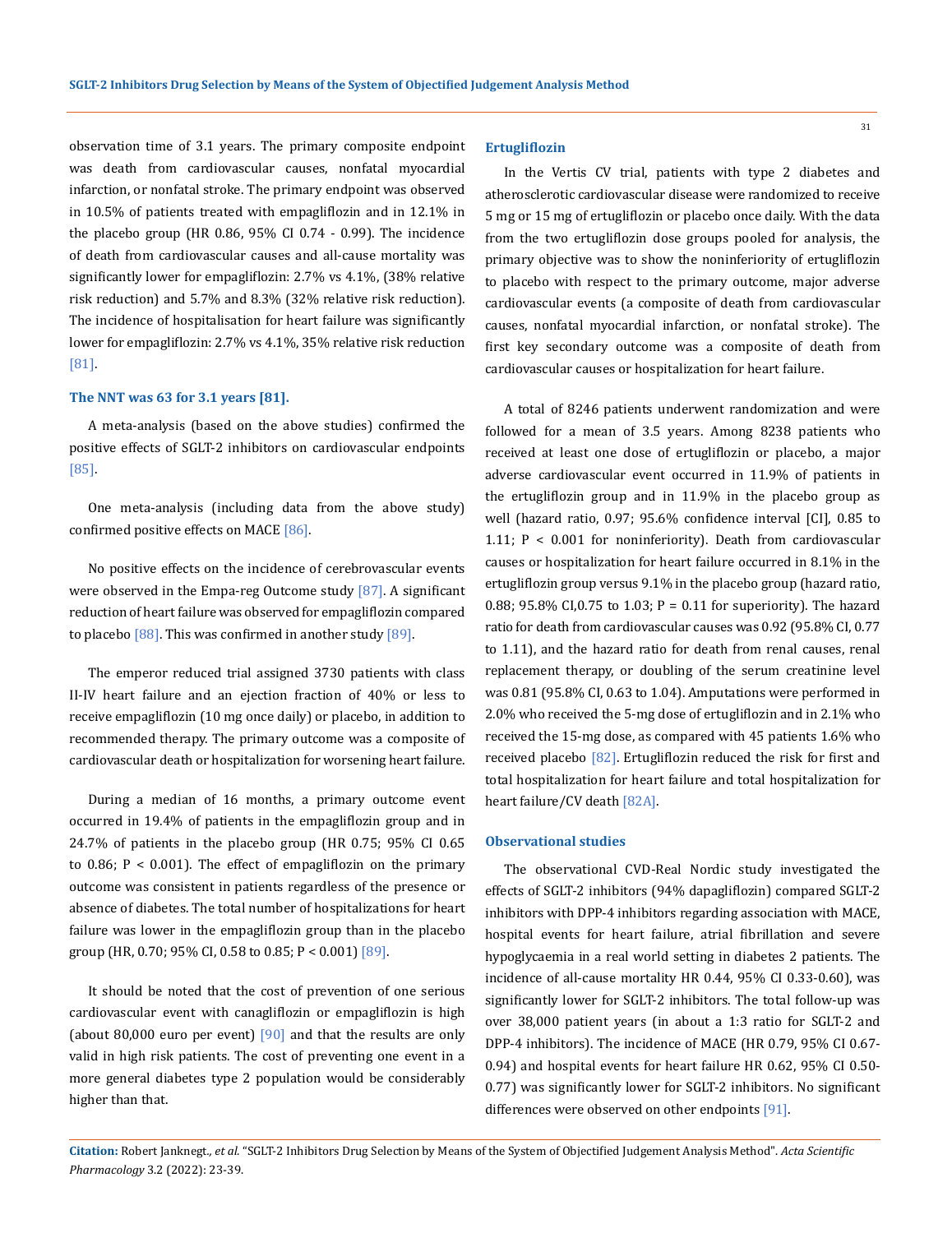The same study group investigated cardiovascular morbidity and mortality of SGLT-2 inhibitors versus other glucose lowering drugs. The incidence of cardiovascular mortality HR 0.53, 95% CI 0.40-0.71), was significantly lower for SGLT-2 inhibitors. No significant differences were observed on other morbidity endpoints. The incidence of MACE (HR 0.78, 95% CI 0.69-0.87) and hospitalisation for heart failure HR 0.70, 95% CI 0.61-0.81) was significantly lower for SGLT-2 inhibitors. No significant differences were observed on other morbidity endpoints [92].

The positive effects of SGLT-2 inhibitors as a class were confirmed in a meta-analysis of observational studies  $[92x]$ .

The meta-analysis of McGuire [92A] made a distinction between patients in the above-described studies with existing cardiovascular disease and patients without existing disease. This is important, because this analysis is limited to patients with existing cardiovascular or renal disease, like the position of SGLT-2 inhibitors in the NHG standard. The studies with empagliflozin and ertugliflozin were performed in patients with existing cardiovascular disease, whereas more limited fractions of patients with existing cardiovascular disease were included in the studies with canagliflozin (Canvas 66% and Credence 50%) and dapagliflozin (Declare Timi 41%).

The results were as follows

## **Reduction of CV morbidity in patients with existing CV disease**

|               |                  | <b>Hazard</b><br>ratio | 95% CI        |
|---------------|------------------|------------------------|---------------|
| Canagliflozin | Canvas           | 0.82                   | $0.72 - 0.95$ |
|               | Credence         | 0.85                   | $0.69 - 1.06$ |
| Dapagliflozin | Declare-Timi 58  | 0.90                   | $0.79 - 1.02$ |
| Empagliflozin | Empa Reg Outcome | 0.86                   | $0.74 - 0.99$ |
| Ertugliflozin | Vertis CV        | 0.99                   | $0.88 - 1.12$ |

#### **Table k**

## **Reduction of CV mortality in patients with existing CV disease**

|               |                  | <b>Hazard</b><br>ratio | 95% CI        |
|---------------|------------------|------------------------|---------------|
| Canagliflozin | Canvas           | 0.86                   | $0.70 - 1.06$ |
|               | Credence         | 0.79                   | $0.58 - 1.07$ |
| Dapagliflozin | Declare-Timi 58  | 0.94                   | $0.76 - 1.18$ |
| Empagliflozin | Empa Reg Outcome | 0.62                   | $0.49 - 0.77$ |
| Ertugliflozin | Vertis CV        | 0.92                   | $0.77 - 1.10$ |

## **Table l**

|                     | Reduction of hospitalized heart failure in patients with |  |  |  |
|---------------------|----------------------------------------------------------|--|--|--|
| existing CV disease |                                                          |  |  |  |

|               |                  | <b>Hazard</b><br>ratio | 95% CI        |
|---------------|------------------|------------------------|---------------|
| Canagliflozin | Canvas           | 0.68                   | $0.51 - 0.90$ |
|               | Credence         | 0.61                   | $0.44 - 0.85$ |
| Dapagliflozin | Declare-Timi 58  | 0.78                   | $0.63 - 0.97$ |
| Empagliflozin | Empa Reg Outcome | 0.65                   | $0.50 - 0.85$ |
| Ertugliflozin | Vertis CV        | 0.70                   | $0.54 - 0.90$ |

## **Table m**

The outcomes of the McGuire meta-analysis (92A) were used for calculation of the scores. The conclusions of other meta-analyses were comparable to those of Mc Guire [92B,92C].

Documented effects of SGLT-2 inhibitors on cardiovascular endpoints in patients with existing CV disease

|               | $\mathbf{C}\mathbf{V}$<br>$C_{V}$<br>morbidity<br>mortality |          | <b>HHF</b>   | <b>Max</b><br><b>Score</b> |
|---------------|-------------------------------------------------------------|----------|--------------|----------------------------|
| Max score     | 25%                                                         | 25%      | 20%          | 70%                        |
| Canagliflozin | S CV 25%                                                    | S 13%    | S CV 20%     | 58%                        |
| Dapagliflozin | S 13%                                                       | S 13%    | CV 20%<br>S. | 46%                        |
| Empagliflozin | S CV 25%                                                    | S CV 25% | S CV 20%     | 70%                        |
| Ertugliflozin | No                                                          | No       | S CV 20%     | 20%                        |

## **Table n**

S: Study population CV: Patients with existing CV disease

Effects on microvascular complications.

## **Neuropathy**

Foot problems occur frequently as a complication of diabetes, especially in the elderly. Both vascular and neurological factors play a role. The prevalence of diabetic neuropathy in patients over 60 years may be above 50%. Diabetic neuropathy is a dreaded complication of type 2 diabetes mellitus, which can manifest itself in paresthesia, burning sensation or decreased pain sensation, especially in the feet. This can lead to ulceration, infection and gangrene or amputation of the feet  $[2]$ .

The UKPDS 33 study showed no significant differences between the intensive and conventional treatment on individual endpoints related to diabetic neuropathy, such as amputation.

No specific studies using SGLT-2 inhibitors were performed.

**Citation:** Robert Janknegt*., et al.* "SGLT-2 Inhibitors Drug Selection by Means of the System of Objectified Judgement Analysis Method". *Acta Scientific Pharmacology* 3.2 (2022): 23-39.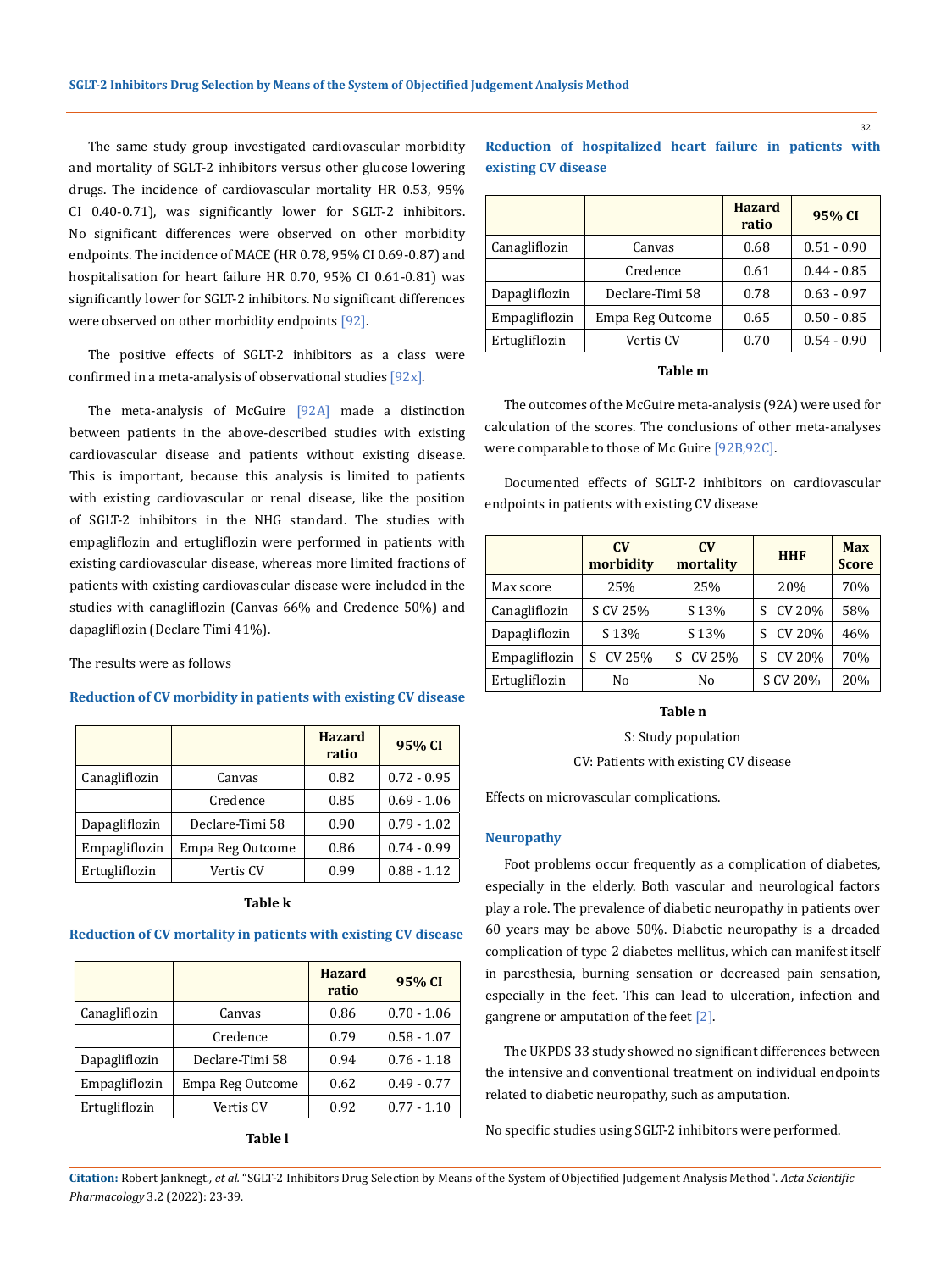#### **Retinopathy**

Diabetic retinopathy is the main cause of blindness. Older patients with diabetes also have an increased risk of other eye disorders, such as glaucoma, cataracts and macular degeneration. Regular eye control is very important [2].

No specific studies using SGLT-2 inhibitors were performed.

#### **Nephropathy**

The first indication of diabetic nephropathy is microalbuminuria, followed by proteinuria. Diabetic nephropathy is one of the most important indications for hemodialysis [2]. Various drugs, including angiotensin II antagonists and ACE inhibitors, may reduce renal impairment in patients with type 2 diabetes mellitus.

Nephropathy is a major complication of diabetes mellitus. About 25% of type 2 diabetes mellitus patients develop microalbuminuria within 10 years and approximately 5% of patients develop macro albuminuria. Only a relatively small proportion (0.8%) exhibits increased serum creatinine or undergoes renal function replacement therapy. In particular, the last group showed a significant increase in mortality [93].

Canagliflozin had a more favourable effect on UACR compared to glimepiride  $[94]$ . The effects of canagliflozin were investigated in the Canvas program, integrating data from two trials with over 10,000 patients with diabetes and high cardiovascular risk. The primary endpoint was death from cardiovascular causes, nonfatal myocardial infarction or nonfatal stroke. The effects on renal events were investigated as well. Progression of albuminuria occurred significantly less frequent with canagliflozin compared to placebo: 8.94 vs 12.87 events per 100 patient years (HR 0.73, 95% CI 0.67-0.79) [79]. The CREDENCE study on canagliflozin involved 4,401 patients with chronic kidney damage (30 to 90 ml/min/1.73 m2 eGFR) with severe albuminuria. The primary endpoint was a combination of end-stage renal failure, doubling of serum creatinine that persisted for longer than 30 days, and renal or cardiovascular death. Patients were followed for an average of 2.62 years (Can50). The CREDENCE study was stopped prematurely when an interim analysis showed that canagliflozin achieved a significant result at the primary endpoint compared to placebo. The primary composite endpoint had occurred in 245 of the 2,202 patients with canagliflozin and in 340 of the 2,199 patients with placebo. This

means that 22 patients must be treated with canagliflozin instead of placebo for 2.5 years to prevent 1 case of end-stage renal failure, doubling of serum creatinine, renal or cardiovascular death [95].

The DAPA-CKD study randomised 4304 participants with an estimated GFR of 25 to 75 ml per minute per 1.73 m2 of bodysurface area and a urinary albumin-to-creatinine ratio (with albumin measured in milligrams and creatinine measured in grams) of 200 to 5000 to dapagliflozin 10 mg or placebo. The primary outcome was a composite of a sustained decline in the estimated GFR of at least 50%, end-stage kidney disease, or death from renal or cardiovascular causes.

The study was stopped prematurely because of the observed difference in efficacy between the groups., a primary outcome event occurred in 9,2% of participants in the dapagliflozin group and in 14.5% in the placebo group (HR 0.61; 95% CI 0.51 to 0.72; P < 0.001), over a median of 2.4 years. The number needed to treat to prevent one primary outcome event was 19 [95% CI, 15 to 27]). The HR for the composite of a sustained decline in the estimated GFR of at least 50%, ESRD, or death from renal causes was 0.56 (95% CI, 0.45 to 0.68;  $P < 0.001$ ). Death occurred in 101 participants (4.7%) in the dapagliflozin group and 146 participants (6.8%) in the placebo group (HR, 0.69; 95% CI, 0.53 to 0.88; P = 0.004). The effects of dapagliflozin were similar in participants with type 2 diabetes and in those without type 2 diabetes [96,96A].

In an analysis of the above study, dapagliflozin reduced the risk of any serious ventricular arrhythmia, cardiac arrest, or sudden death when added to conventional therapy in patients with heart failure and reduced ejection fraction [96B]. The effects were consistent in patients with COPD and heart failure [96C].

Empagliflozin has demonstrated a decreased UACR compared to placebo in the large scale EMPA-REG OUTCOME study. This decrease was more pronounced in patients with existing macroalbuminuria (32%) or microalbuminuria (25%) than in subjects with normoalbuminuria (7%). The likelihood of an improvement in albuminuria was significantly greater in the empagliflozin groups compared to placebo [97].

In patients with type 2 diabetes at high cardiovascular risk, empagliflozin was associated with slower progression of kidney

**Citation:** Robert Janknegt*., et al.* "SGLT-2 Inhibitors Drug Selection by Means of the System of Objectified Judgement Analysis Method". *Acta Scientific Pharmacology* 3.2 (2022): 23-39.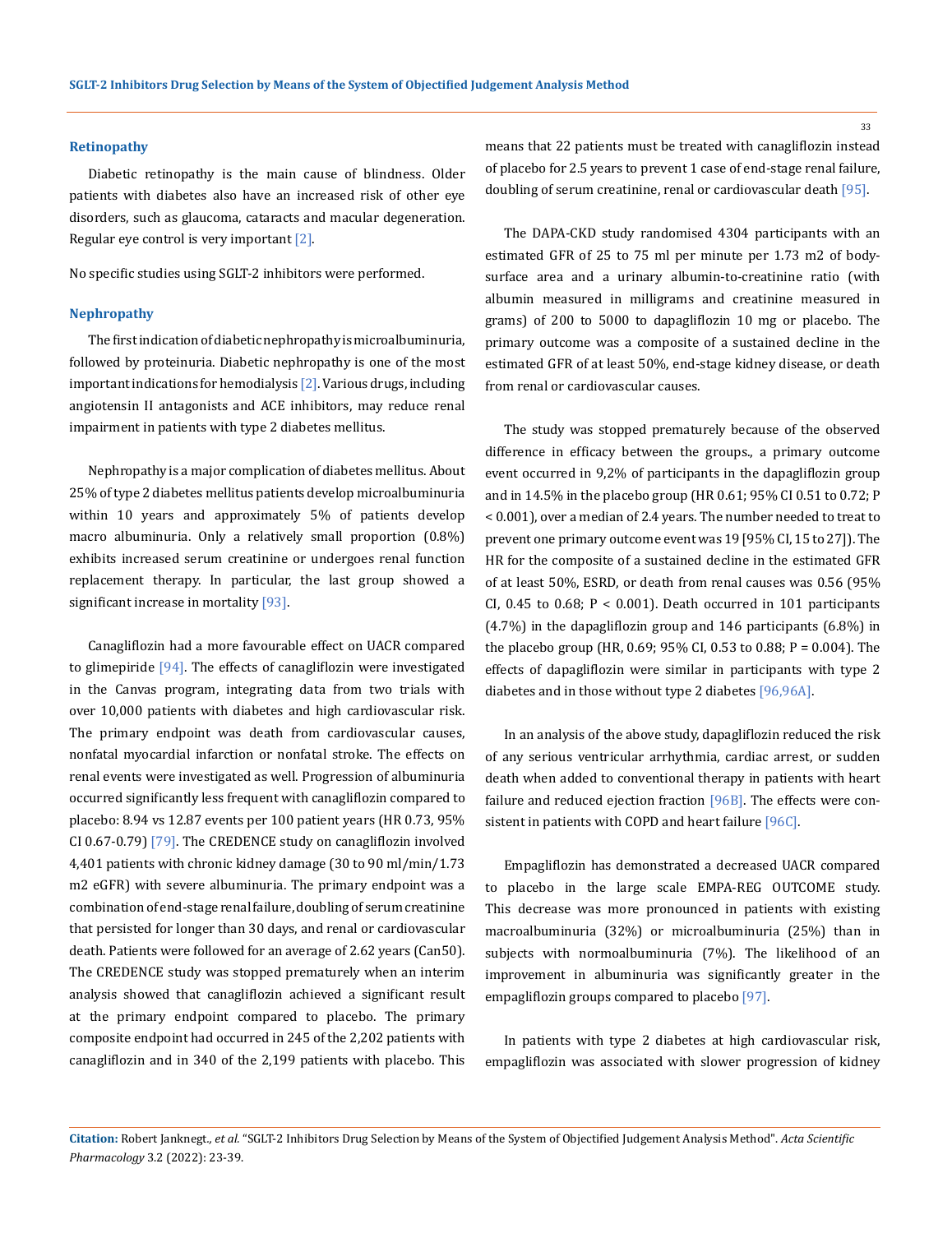disease and lower rates of clinically relevant renal events than was placebo when added to standard care. Incident or worsening nephropathy occurred in 12.7% in the empagliflozin group and in 18.8% in the placebo group (hazard ratio in the empagliflozin group, 0.61; 95% confidence interval, 0.53 to 0.70;  $P < 0.001$ ). Doubling of the serum creatinine level occurred in 1.5% in the empagliflozin group and in 2.6% in the placebo group, a significant relative risk reduction of 44%. There was no significant betweengroup difference in the rate of incident albuminuria [98].

The Emperor reduced trial assigned 3730 patients with class II-IV heart failure and an ejection fraction of 40% or less to receive empagliflozin (10 mg once daily) or placebo, in addition to recommended therapy. The second secondary outcome was the rate of the decline in the estimated GFR during double-blind treatment. The annual rate of decline in the estimated glomerular filtration rate was slower in the empagliflozin group than in the placebo group (-0.55 vs. -2.28 ml per minute per 1.73 m2 of bodysurface area per year, P < 0.001), and empagliflozin-treated patients had a lower risk of serious renal outcomes [89].

A recent meta-analysis including studies with empagliflozin (EMPA-REG OUTCOME), canagliflozin (CANVAS Program and CREDENCE), and dapagliflozin (DECLARE-TIMI 58). involved 38 723 participants. SGLT2 inhibitors reduced the risk of dialysis, transplantation, or death due to kidney disease (RR 0·67, 95% CI  $0.52-0.86$ ,  $p = 0.0019$ , the effect was consistent across studies. SGLT2 inhibitors also reduced end-stage kidney disease (0·65, 0·53-0·81, p < 0·0001), and acute kidney injury (0·75, 0·66-0·85, p < 0·0001), with consistent benefits across studies [99].

No significant difference in renal effects was observed between ertugliflozin and placebo in the Vertis CV study, although a trend towards positive effects was observed [82].

These results should be interpreted with caution: HbA1c and blood pressure were significantly lower in the intention to treat analyses and provided no comment of per protocol analysis, which is mandatory to claim non inferiority in these trials and which has to be shown before moving to superiority analyses. It is unclear if the differences in renal disease markers would be secondary to these management differences or to the study drug itself (taking into account low adherence to assigned treatment in these studies).

## **Reduction of renal outcomes in type 2 diabetes patients with existing CV disease (from reference 92A)**

|               |                  | <b>Hazard</b><br>ratio | 95% CI        |
|---------------|------------------|------------------------|---------------|
| Canagliflozin | Canvas           | 0.59                   | $0.44 - 0.79$ |
|               | Credence         | 0.64                   | $0.47 - 0.87$ |
| Dapagliflozin | Declare-Timi 58  | 0.55                   | $0.41 - 0.75$ |
| Empagliflozin | Empa Reg Outcome | 0.54                   | $0.40 - 0.75$ |
| Ertugliflozin | Vertis CV        | 0.81                   | $0.64 - 1.03$ |

**Table o**

|               | <b>Macrovascular</b><br>complications | <b>Neuropathy</b> | Retinopathy | <b>Nephropathy</b> | <b>Score</b> |
|---------------|---------------------------------------|-------------------|-------------|--------------------|--------------|
| Max score     | 70%                                   | 5%                | 5%          | 20%                | 100%         |
| Canagliflozin | 58%                                   | 2.5%              | 2.5%        | 20%                | 83%          |
| Dapagliflozin | 46%                                   | 2.5%              | 2.5%        | 20%                | 71%          |
| Empagliflozin | 70%                                   | 2.5%              | 2.5%        | 20%                | 95%          |
| Ertugliflozin | 20%                                   | 2.5%              | 2.5%        | 10%                | 40%          |

#### **Table p**

## **Discussion**

This was scored as follows

Canagliflozin, dapagliflozin, empagliflozin and ertugliflozin lower cardiovascular morbidity compared to placebo in patients with a high cardiovascular risk. No studies are available regarding patients without high cardiovascular risk. The results of the endpoint studies cannot be compared directly, because of differences in the patient population. Some studies were performed in patients with existing cardiovascular disease, whereas other studies also

**Citation:** Robert Janknegt*., et al.* "SGLT-2 Inhibitors Drug Selection by Means of the System of Objectified Judgement Analysis Method". *Acta Scientific Pharmacology* 3.2 (2022): 23-39.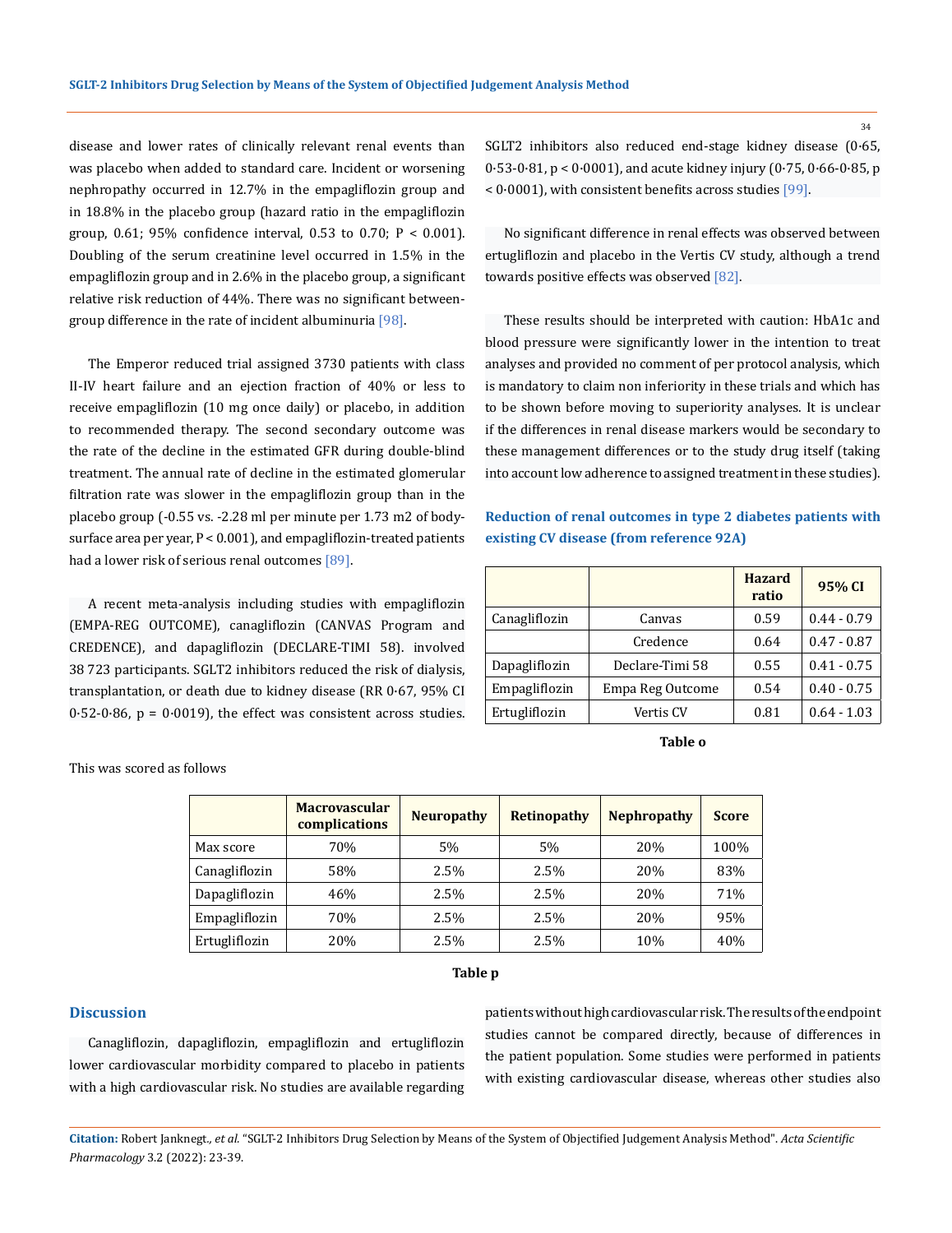included patients at high risk of developing cardiovascular disease, but without existing disease.

For empagliflozin, 63 people must be treated for 3.1 years to prevent 1 case of cardiovascular death, non-fatal myocardial infarction or non-fatal stroke. For canagliflozin this is 224 patients for 2.4 years. This was not established for dapagliflozin, because significance was not reached in the DECLARE-TIMI 53 study, which also included patients without existing cardiovascular disease.

#### **Safety**

#### **Fractures**

Canagliflozin showed a decrease in BMD and an increased incidence of fractures  $[100, 101]$  whereas no effect on the incidence of fractures was seen in dapagliflozin or empagliflozin [102-108].

Several meta-analyses have studied the relationship between SGLT-2 inhibitors as a group and fractures. None of these studies found a significant increase in fractures compared to placebo or other oral antidiabetics [109-111]. Most studies were however of short duration.

### **Hypoglycaemia**

The incidence of hypoglycaemia during monotherapy with SGLT-2 inhibitors is low. An increased risk of hypoglycaemia compared to placebo was found when these drugs are combined with insulin or sulfonylureas [95-108,112-114]. A pooled analysis of studies with empagliflozin did not show an increased incidence of hypoglycaemia in combination with insulin or sulfonylureas [115].

### **Volume depletion**

The incidence of all adverse reactions related to volume depletion (such as postural dizziness, orthostatic hypotension, hypotension, dehydration, and syncope) was similar for SGLT-2 inhibitor and for placebo or other oral antidiabetics. The incidence was increased in patients with high risk, such as a history of cardiovascular disease, impaired renal function or age > 75 years [10-108,116,117].

## **Genital mycotic infections**

Vulvovaginal candidiasis and balanitis are observed 3 times more frequently during use of SGLT-2 inhibitors than with placebo. Between 0.5% and 1% of patients discontinued treatment because of these complaints [105-108,112,113,117,118].

#### **Amputation**

The FDA has issued warnings of increased leg and foot amputation risk being added to canagliflozin drug labelling. The risk associated with other SGLT2 inhibitors was uncertain. One meta-analysis investigated the risk of amputation in 14 clinical trials. SGLT2 inhibitors as a group were not associated with an increased risk of diabetic foot syndrome compared with placebo: OR 1.05, 95% CI: 0.58-1.89. SGLT-2 inhibitors as a class were not significantly associated with amputation risk (OR 1.40, 95% CI:0.81-2.41), but canagliflozin showed an increased incidence of amputation in participants using canagliflozin (OR 1.89, 95% CI: 1.37-2.60), compared with oral antidiabetics or placebo. Empagliflozin did not show an increased incidence of amputation [119].

In ong-term clinical studies of canagliflozin in type 2 diabetes patients with cardiovascular disease (CVD) or at high risk for CVD, an increase in cases of lower limb amputation (primarily of the toe) has been observed in patients treated with canagliflozin (SPC Invokana). This was confirmed in the Canvas study: 0.63 versus 0.34 amputations per 100 patient years [79]. As an underlying mechanism has not been established, risk factors, apart from general risk factors for amputation are unknown (SPC Invokana). It is unclear whether this applies to the other SGLT-2 inhibitors as well (SPC Forxiga, Jardiance). The large scale EMPA-REG study did not present data indicating an increased risk for empagliflozin.

A large US database study, investigating 142 800 new users of canagliflozin, 110 897 new users of other SGLT- 2 inhibitors and 460 885 new users of non-SGLT-2 antidiabetics), showed no increased risk of amputation for canagliflozin. The estimate for lower limb amputation with canagliflozin vs non-SGLT-2 antidiabetics was 0.75 (95% CI, 0.40-1.41) in the on-treatment analysis and 1.01 (95% CI, 0.93-1.10) in the intent-to-treat analysis [120].

#### **Increased creatinine**

An increase in serum creatinine has been found for dapagliflozin (SPC Forxiga). The Canvas trial showed a possible positive effect of canagliflozin in the progression of albuminuria (HR 0.73; IC95% 0.67- 0.79) and in a composite outcome (glomerular filtration rate, the need for renal transplant and renal related death; HR 0.60; IC95% 0.47- 0.77) [79].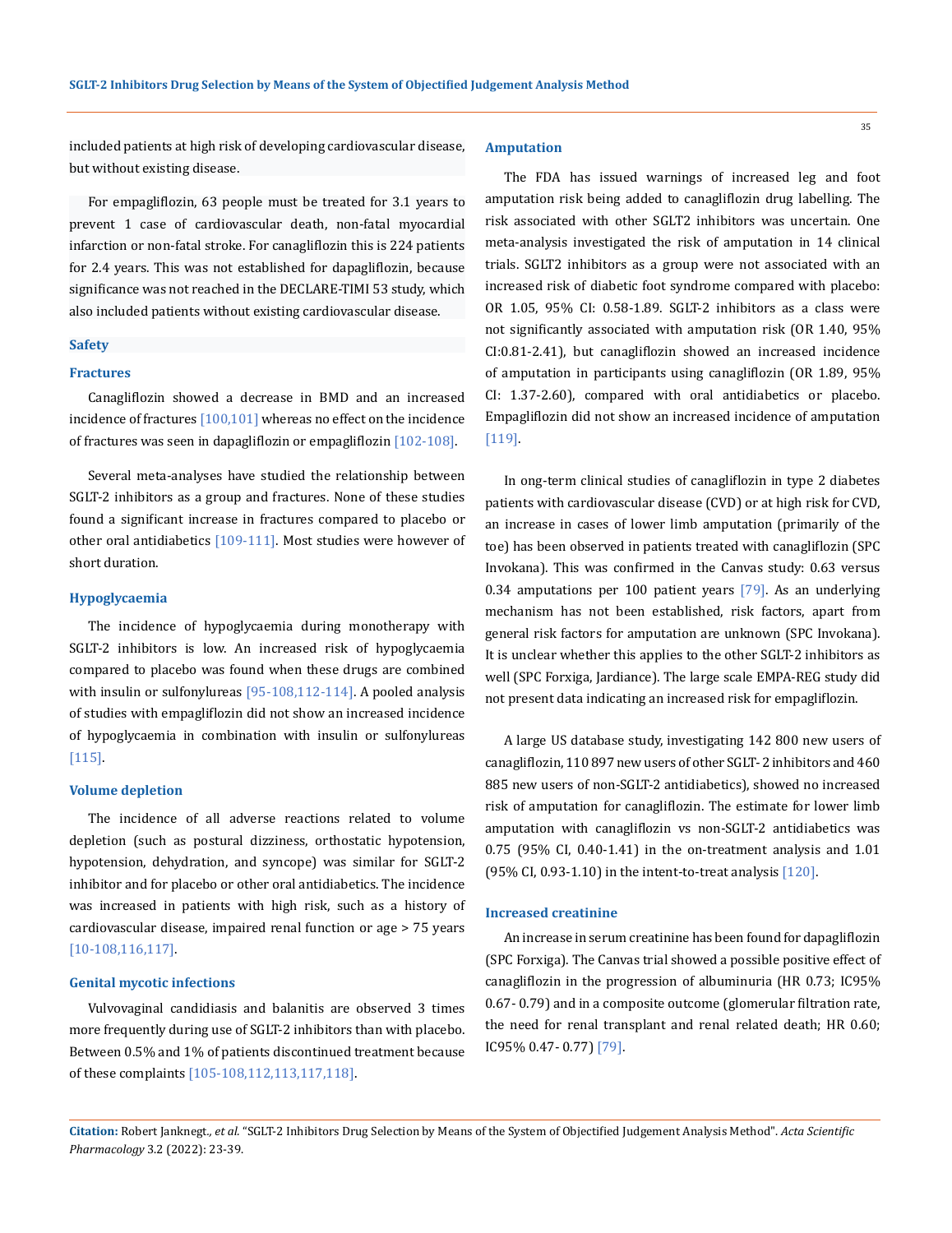#### **Cancer risk**

The available evidence from short-term RCTs did not indicate a significantly increased risk of overall cancer among individuals with type 2 diabetes using SGLT2 inhibitors. Most studies were however of short duration  $[121]$ . A more recent meta-analysis yielded mixed results regarding the relative risks of the SGLT-2 inhibitors [121A].

## **Infections**

A meta-analysis showed that SGLT-2 inhibitors increased the risk of genital infections compared to placebo (RR 3.27, 95% CI 2.89-3.93) and active comparator (RR 3.89, 95% CI 3.14-4.82). The risk of urinary tract infection was not increased with SGLT-2 inhibitors as a group, compared to placebo or active comparators. Dapagliflozin 10 mg daily was associated with a significantly increased risk of UTI compared to placebo (RR 1.33, 95% CI 1.10- 1.61) [122].

One meta-analysis showed that canagliflozin, dapagliflozin and empagliflozin were associated with a higher risk of genital infections than placebo, with ORs ranging from 3.21 (95% CI 2.08-4.93) for dapagliflozin 2.5 mg to 5.23 (95% CI 3.86-7.09) for canagliflozin 300 mg [123].

#### **Other adverse events**

### **Fournier's gangrene**

Post-marketing cases of necrotising fasciitis of the perineum, (also known as Fournier's gangrene), have been reported in female and male patients taking SGLT-2 inhibitors. This is a rare but serious and potentially life-threatening event that requires urgent surgical intervention and antibiotic treatment. Patients should be advised to seek medical attention if they experience a combination of symptoms of pain, tenderness, erythema, or swelling in the genital or perineal area, with fever or malaise. Be aware that either uro-genital infection or perineal abscess may precede necrotising fasciitis. If Fournier's 6 gangrene is suspected, all SGLT-2 inhibitors should be discontinued and prompt treatment (including antibiotics and surgical debridement) should be instituted [105- 108].

### **Ketoacidosis**

Rare cases of diabetic ketoacidosis (DKA), including lifethreatening and fatal cases, have been reported in clinical trials and post-marketing in patients treated with SGLT-2 inhibitors, and cases have been reported in clinical trials with the SGLT-2 inhibitors. In a number of cases, the presentation of the condition was atypical with only moderately increased blood glucose values, below 14 mmol/l (250 mg/dl). It is not known if DKA is more likely to occur with higher doses of SGLT-2 inhibitors. Patients should be assessed for ketoacidosis immediately if these symptoms occur, regardless of blood glucose level. In patients where DKA is suspected or diagnosed, treatment with SGLT-2 inhibitors should be discontinued immediately [105-108].

Treatment should be interrupted in patients who are hospitalised for major surgical procedures or acute serious medical illnesses. Monitoring of ketones is recommended in these patients. Measurement of blood ketone levels is preferred to urine. Treatment with SGLT-2 inhibitors may be restarted when the ketone values are normal and the patient's condition has stabilised. Before initiating therapy with SGLT-2 inhibitors, factors in the patient history that may predispose to ketoacidosis should be considered. Patients who may be at higher risk of DKA include patients with a low beta-cell function reserve (e.g., type 2 diabetes patients with low C-peptide or latent autoimmune diabetes in adults (LADA) or patients with a history of pancreatitis), patients with conditions that lead to restricted food intake or severe dehydration, patients for whom insulin doses are reduced and patients with increased insulin requirements due to acute medical illness, surgery or alcohol abuse. SGLT2 inhibitors should be used with caution in these patients. Restarting SGLT2 inhibitor treatment in patients with previous DKA while on SGLT-2 inhibitor treatment is not recommended, unless another clear precipitating factor is identified and resolved [105-108].

Ketoacidosis and Fournier's gangrene are rarely observed during treatment with SGLT-2 inhibitors. There are no indications of relevant differences between the medicines in this effect.

Dapagliflozin, empagliflozin and ertugliflozin are awarded 70% for safety.

The incidence of amputations may be higher for canagliflozin. This medicine is awarded 60%.

### **Tolerability**

#### **Frequent, non-serious adverse effects**

SGLT-2 inhibitors are also usually well tolerated, with an incidence of adverse events comparable to placebo (116-123), with the exception of a higher incidence of genital infections [124].

**Citation:** Robert Janknegt*., et al.* "SGLT-2 Inhibitors Drug Selection by Means of the System of Objectified Judgement Analysis Method". *Acta Scientific Pharmacology* 3.2 (2022): 23-39.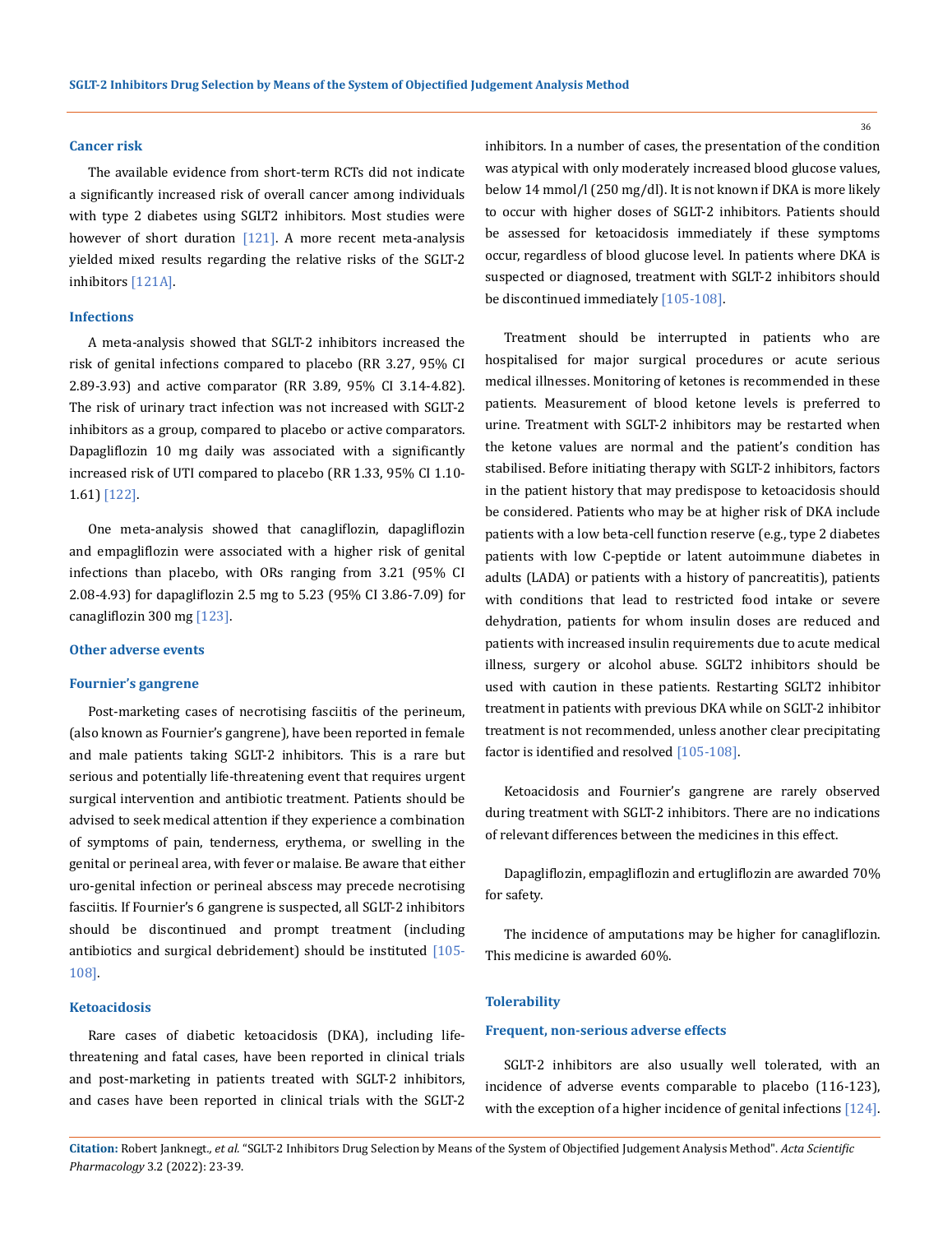One meta-analysis included studies comparing canagliflozin 100 mg and 300 mg to sitagliptin. No differences were found in the incidence of adverse events, serious adverse events, discontinuation, urinary tract infections and hypoglycaemia. The only significant difference between both medicines was the higher incidence of genital mycotic infections, which was higher for canagliflozin 100 mg (RR 4.32). The risk was significantly increased in both men and women [125].

Canagliflozin showed a higher incidence of osmotic diuresis related adverse events compared to placebo in a meta-analysis of monotherapy (Meta 35) and a higher incidence of pollakiuria in combination with other oral antidiabetics compared with placebo [126].

Empagliflozin showed a higher incidence of genital infections compared to placebo in a meta-analysis of 15 randomised studies [127].

All SGLT-2 inhibitors are awarded 70%.

#### **Drug Interactions**

Few clinically relevant interactions have been found for SGLT-2 inhibitors.

Pharmacodynamic interactions may occur with diuretics, resulting in additional volume depletion and hypotension.

Rifampicin decreases the AUC of SGLT-2 inhibitors: 51% reduction for canagliflozin, 22% for dapagliflozin, 35% for empagliflozin and 39% for ertugliflozin [105-108,127].

Clinically insignificant increases in the AUC of digoxin and simvastatin (less than 20%) have been described in combination with SGLT-2 inhibitors [105-108].

All SGLT-2 inhibitors are awarded 75%.

## **Documentation**

The documentation is summarized below. The documentation included only double-blind studies with at least 25 patients per treatment arm and a study duration of at least 4 weeks.

Table 4-1. Overview of documentation (Table q)

### **SOJA score**

The SOJA score is presented in the Table r.

|               | <b>Studies</b> | <b>Patients</b> | <b>Years</b> | <b>Patient years</b><br>(million) | <b>Score</b> |
|---------------|----------------|-----------------|--------------|-----------------------------------|--------------|
| Canagliflozin | >20            | >1000           | 9            | >100                              | 98%          |
| Dapagliflozin | > 20           | >1000           | >10          | >100                              | 100%         |
| Empagliflozin | > 20           | >1000           | 8            | >100                              | 95%          |
| Ertugliflozin |                | >1000           | 5            | >100                              | 73%          |

#### **Table q**

|                                                        | Weight | <b>Canagliflozin</b> | <b>Dapagliflozin</b> | <b>Empagliflozin</b> | <b>Ertugliflozin</b> |
|--------------------------------------------------------|--------|----------------------|----------------------|----------------------|----------------------|
| Ease of use                                            | 50     | 50                   | 48                   | 48                   | 45                   |
| Available dosage forms                                 | 50     | 30                   | 30                   | 30                   | 40                   |
| Efficacy                                               | 100    | 55                   | 55                   | 55                   | 55                   |
| Documented effects on<br>clinically relevant endpoints | 400    | 332                  | 284                  | 380                  | 160                  |
| Safety                                                 | 200    | 120                  | 140                  | 140                  | 140                  |
| Tolerability                                           | 100    | 70                   | 70                   | 70                   | 70                   |
| Interactions                                           | 50     | 38                   | 38                   | 38                   | 38                   |
| Documentation                                          | 50     | 49                   | 50                   | 48                   | 38                   |
| Total                                                  | 1000   | 744                  | 715                  | 809                  | 586                  |

**Table r**

**Citation:** Robert Janknegt*., et al.* "SGLT-2 Inhibitors Drug Selection by Means of the System of Objectified Judgement Analysis Method". *Acta Scientific Pharmacology* 3.2 (2022): 23-39.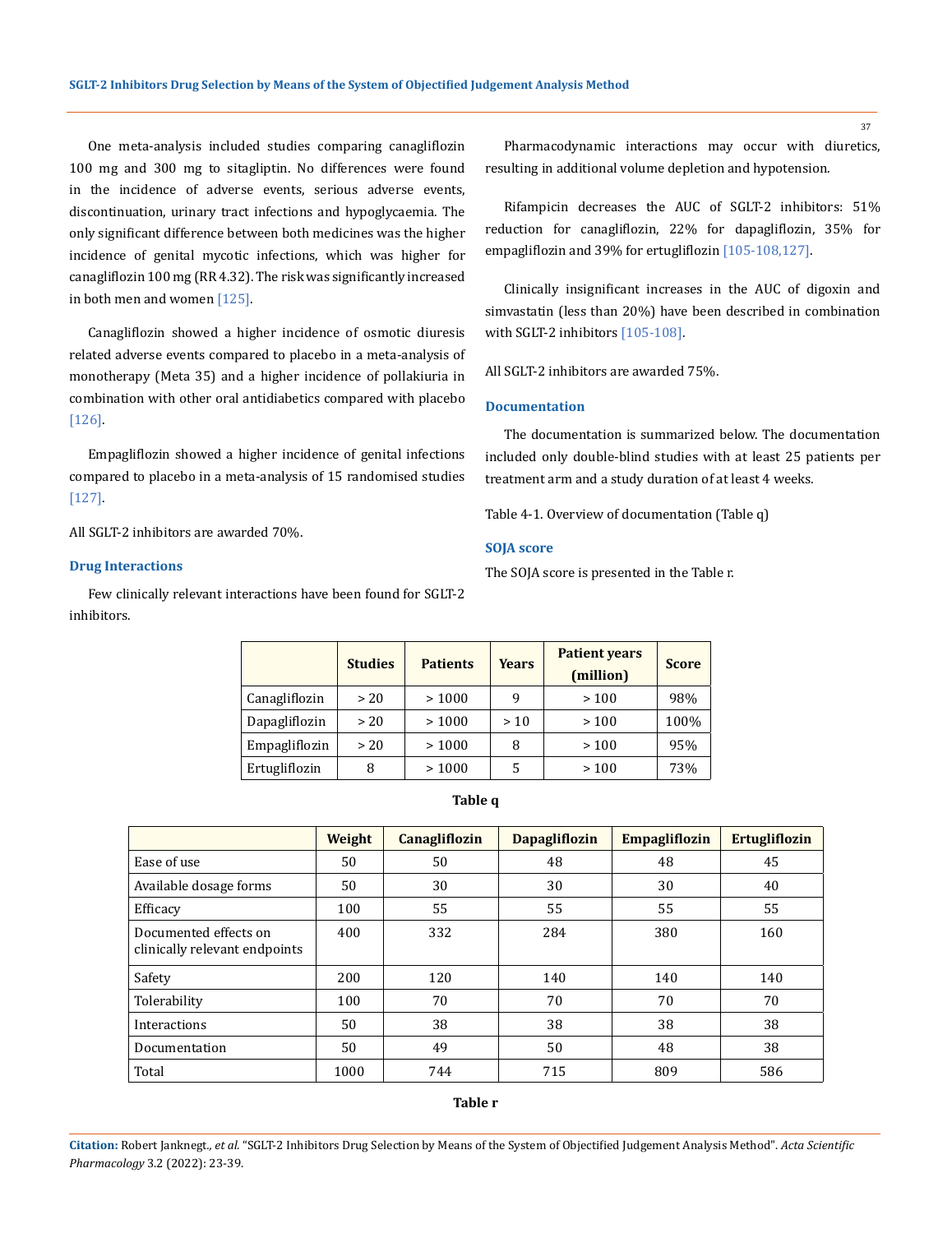#### **Discussion**

#### **Applied methodology**

Drug selection was performed by means of the SOJA method, which is a well-established rational and transparent way of selecting medicines (or in this case inhalation devices) within a therapeutic class from a formulary perspective. The evaluation of the criteria in the SOJA method is highly standardized in order to promote unbiased judgement of drugs from various pharmacological categories based on clinically relevant criteria. Of course, there is potential debate on the correct scoring system with respect to each criterion and individual decisions are highly subjective. This is the case with any method used to quantify properties of drugs. The SOJA method is intended as a tool for rational drug decision making, enabling clinicians and pharmacists to include all relevant aspects of a certain group of drugs, thereby preventing formulary decisions being based on only one or two criteria. Besides this, possible "hidden criteria" (such as personal financial interest) are excluded from the decision-making process. The outcome of this study should be seen as the basis for discussions within formulary committees and not as the absolute truth.

#### **Outcomes**

Empagliflozin showed the highest score, followed by canagliflozin. The documented effects on clinically relevant endpoints was the distinguishing criterion.

The results are quite different from a previously published SOJA score, which did not focus on the *NHG standard* population of patients with existing cardiovascular disease. In that score much more limited differences were found between the SGLT-2 inhibitors. Dapagliflozin performed better that canagliflozin in that version [127A].

Of course, the present scoring is based on the weights assigned by the authors. The essence of the SOJA method is that users of the method may assign their own relative weight to each selection criterion. This interactive program is available on the internet: www.tablet.sojaonline.nl. Other relative weights will of course affect the relative scores for the medicines.

It should be stressed that one single SGLT-2 inhibitor may not be suitable for all patients. All SGLT-2 inhibitors have minor differences regarding advantages and disadvantages, but these may be more pronounced in individual patients.

# **Strength and limitations of the methodology Selection criteria**

Of course, other selection criteria could be applied as well. We did not include Contra-indications and Warnings and Precautions in the matrix. There were no relevant differences between the SGLT-2 antagonists in this respect.

The number of approved indications was not included as a criterion because this analysis was focussed on application in type 2 diabetes patients at high risk of cardiovascular complications. Dapagliflozin is also approved for heart failure and chronic renal disease, empagliflozin is also approved for heart failure, whereas canagliflozin and ertugliflozin are only approved for diabetes.

Variability of the AUC is a standard criterion for SOJA. Its relevance for SGLT-2 antagonists is unclear. That is why a low weight was assigned to this criterion. When one considers this criterion to be completely irrelevant, a zero weight can be given to this criterion in the interactive program.

Clinical efficacy and safety are the most important selection criteria for all groups of medicines. Unfortunately these criteria are difficult to score for SGLT-2 inhibitors because of the lack of direct comparative studies and differences in patient populations, study design and applied endpoints. Meta-analyses and registry data may be of value in the judgement of efficacy and safety. All data sources have specific strengths and weaknesses.

This analysis is limited to the application of SGLT-2 inhibitors in patients at high risk of cardiovascular and renal complications, therefore we assigned a relatively low weight to this criterion and a high weight to documented effects on clinically relevant endpoints.

Acquisition cost was not included as a selection criterion to make the score internationally applicable. The present matrix can be used as a pre-selection tool of the most suitable SGLT-2 inhibitors from a quality point of view. Because prices may different institutions and in different healthcare systems, individual procurement procedures should lead to a selection of the best options.

## **Judgement of properties of SGLT-2 inhibitors**

Double-blind comparative studies are the most important source of information of the determination of clinical efficacy